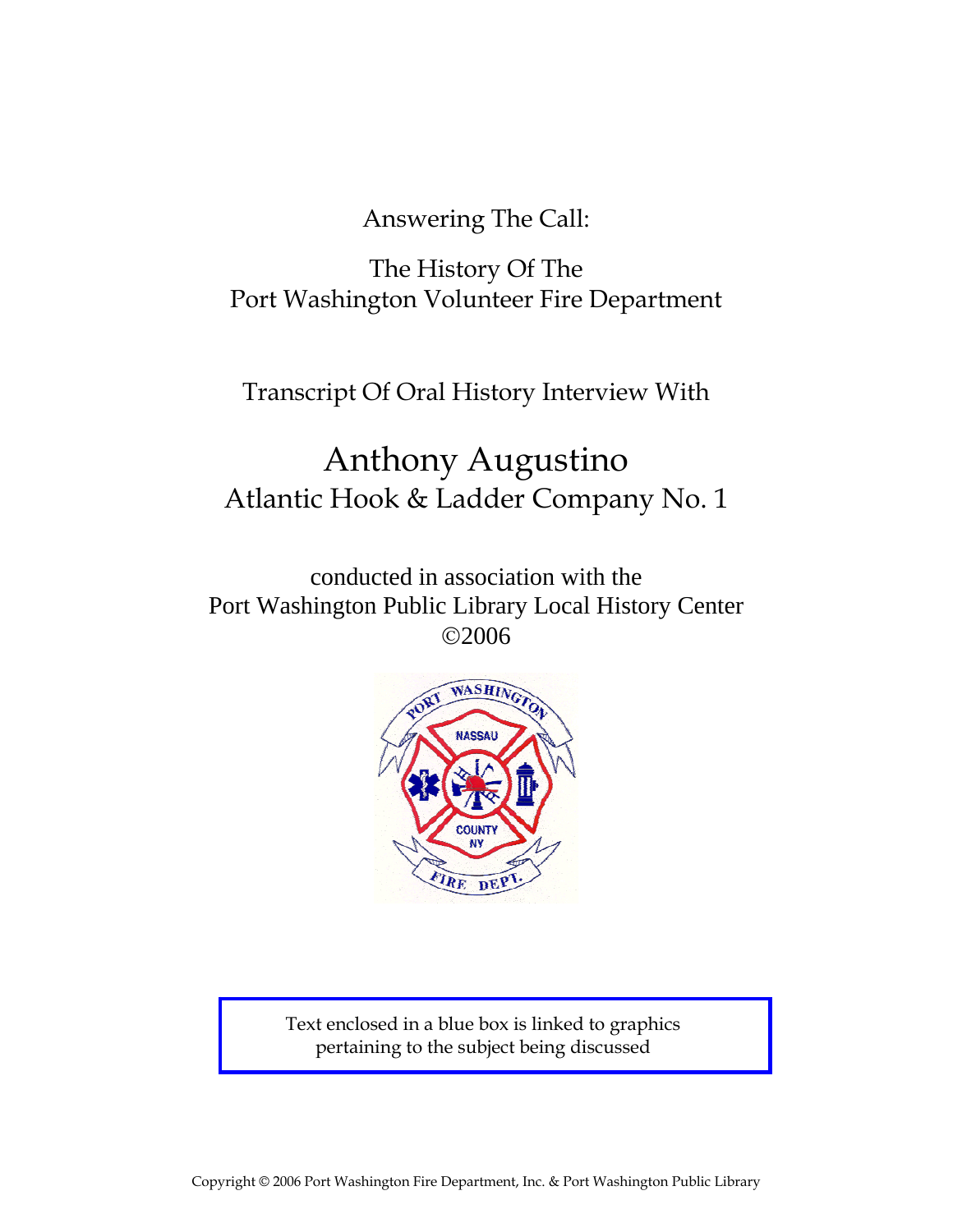Interview with Anthony Augustino by Margaret Dildilian pk July 12, 2004

- Q: Today is July 12th, 2004. We are at 50 Crescent Road in Port Washington. My name is Margaret Dildilian, and I am interviewing Anthony Augustino, a sixty-three year member of the Port Washington Fire Department. Mr. Augustino, describe what your childhood was like in Port.
- Anthony Augustino: Well, to tell you the truth, I was born in Port Washington and raised in Port Washington. My childhood was--makes--my father came from Italy, and my mother was in Brooklyn. And they were married, and they moved to Port Washington. And--and it was a so-and-so childhood. I went through the schools, to all the schools in Port Washington. The old high school that was in Main Street now; it used to be a junior high. But then, when they built the other school, high school on Port Washington Boulevard, we went to our old schools. But now, the new school that's open now, the Superintendent [Paul D. Schreiber], that was newer, we never went to that one. It was always the one on the Boulevard. After I got out, they rebuilt the new high school, and from then on that was the high school .I was nineteen...I graduated from that high school in [June],1938. I took a ... course, because I wanted to play an extra year of basketball. And then I went to--I went to caddying. I was caddying at North Hempstead Country Club most of my childhood. And ...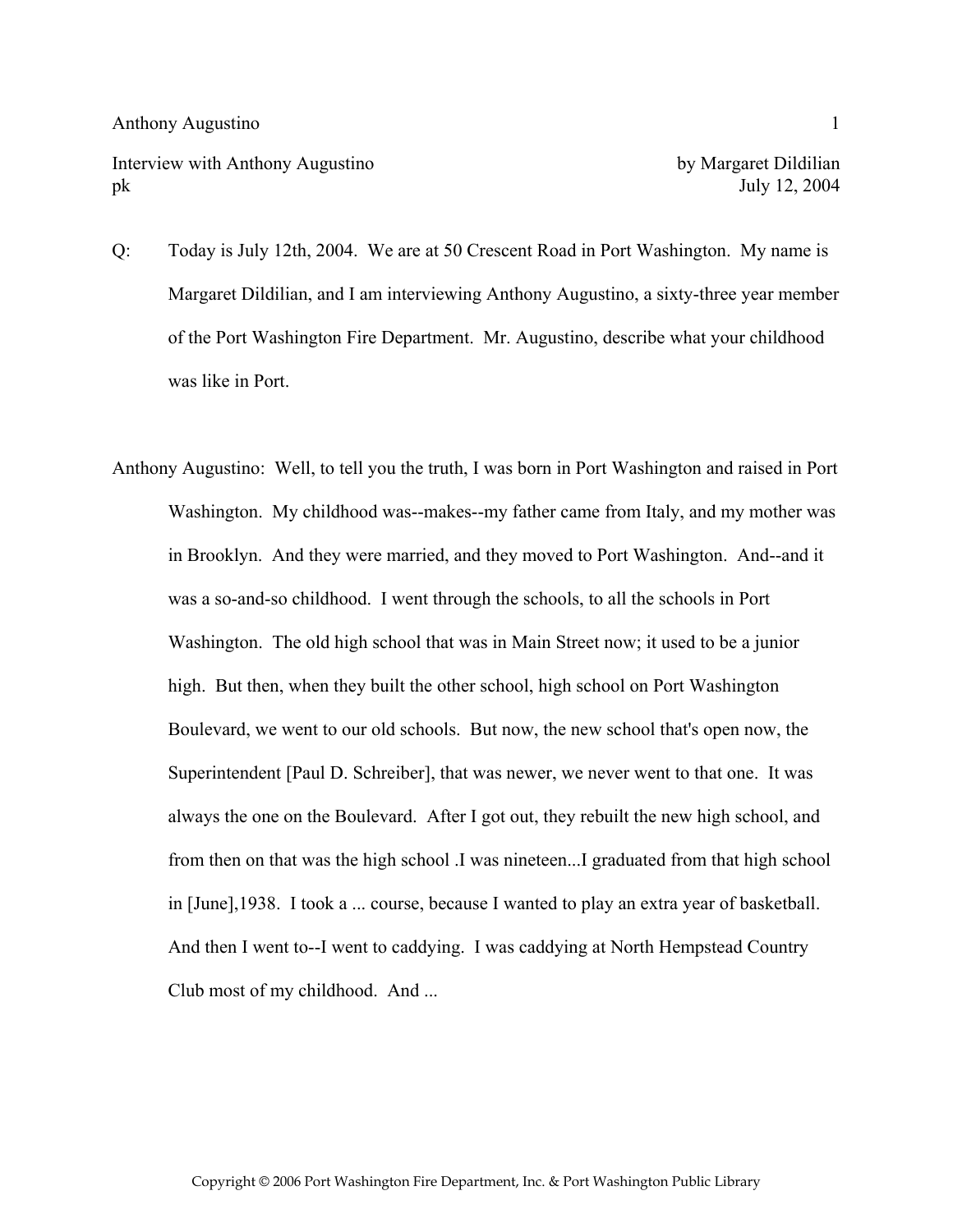- Q: What do you mean by a so-so childhood?
- AA: Well, a so-so childhood was, you know, I didn't know what to do. We were--we didn't have any money. My father, he came here. He didn't have that much money when he came back from Italy, and he worked--he worked for the town. Port Washington--he worked for the town. And it was a so-and-so. It was just--we had enough to get along, but I mean, we were ... [n't?] ... rich. That was the main thing. And we were--we just had enough to get along, and then that was it. I used to caddie, like I told you. I used to caddie at North Hempstead Country Club to make a few extra dollars. And that was about as much as I could do, you know. And then we started school, and that was it. I went through the whole school system--kindergarten, grade school, grammar school, and high school. And that's about it.
- Q: What influenced you to join the Fire Department?
- AA: Well, a lot of my friends joined the company, and they says, "Why don't you join? It's a nice outfit, if you can get in." They had a quota of 125 men. And you couldn't get in, if they had a quota of 125 men, you'd have to wait until somebody retires or somebody quits, or somebody was thrown out of the company. But I got in. I had enough of--I got in just right for 125. And that's the way it was, has been. You had to be--our quota at Atlantic's--Atlantic Hook and Ladder Company--was 125 men. And we couldn't go over that or we couldn't go under that. So that was the question there on the Atlantic's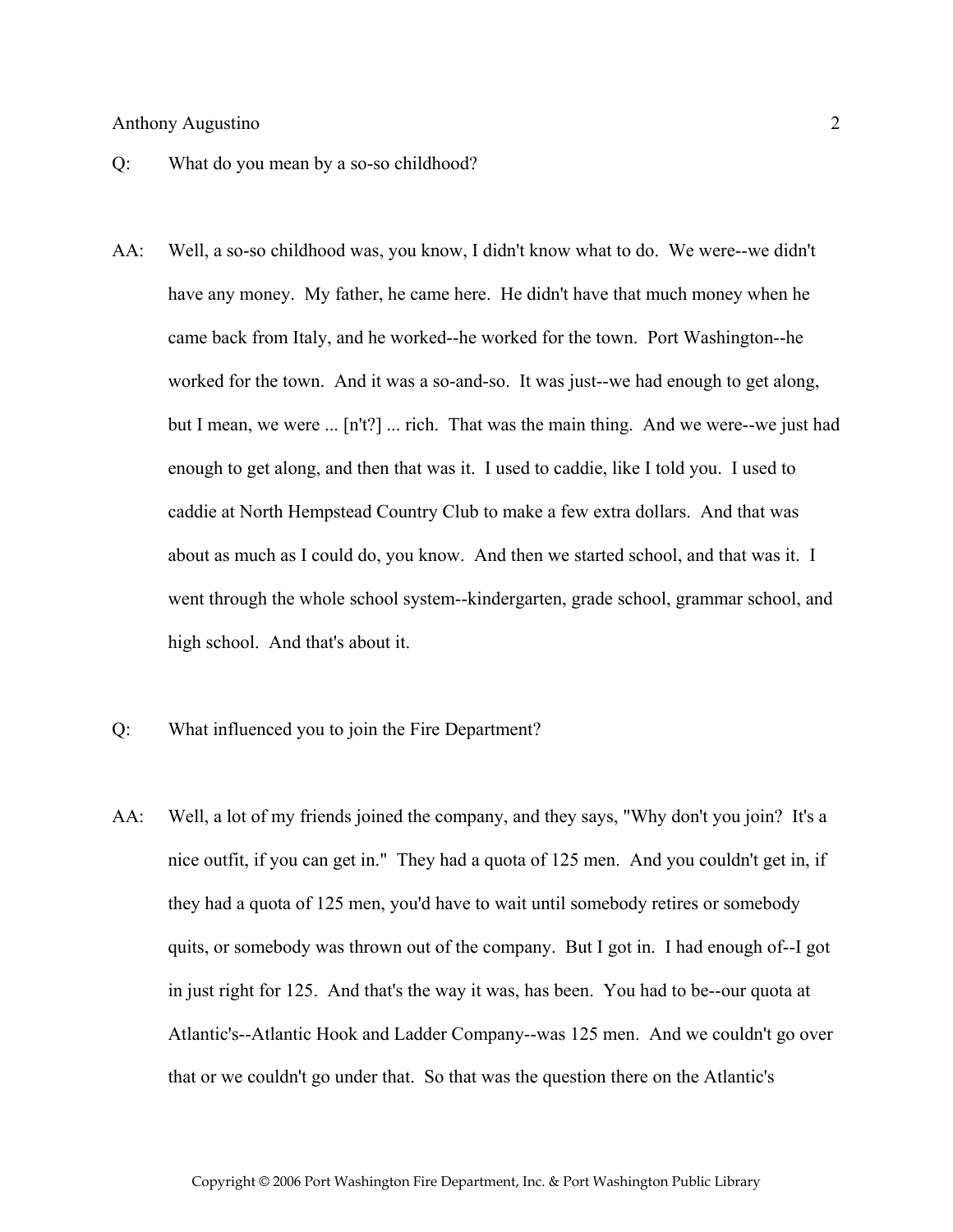firemen. My buddies were in, so I went in. Now, I was working at Grumman. To be an officer, it was too much for me. I swear I never went for an officer's job. I worked from Grumman out of town, and it wouldn't be fair for people--members of the company that worked in town that wanted the office, because they were already in town and they could make the day-to-day fires. I made practically most of the night fires. That's the only ways I could make it. During the day, I couldn't make it because I worked in Grumman's.

- Q: What was the character of Atlantic Hook and Ladder in those early years you were there?
- AA: What was it?
- Q: The character of the company?
- AA: Oh, the company was very great.
- Q: I'm talking about Atlantic Hook and Ladder.
- AA: Yeah, just Atlantic's. It was good. Very good. Yeah ...
- Q: Like what do you mean by good?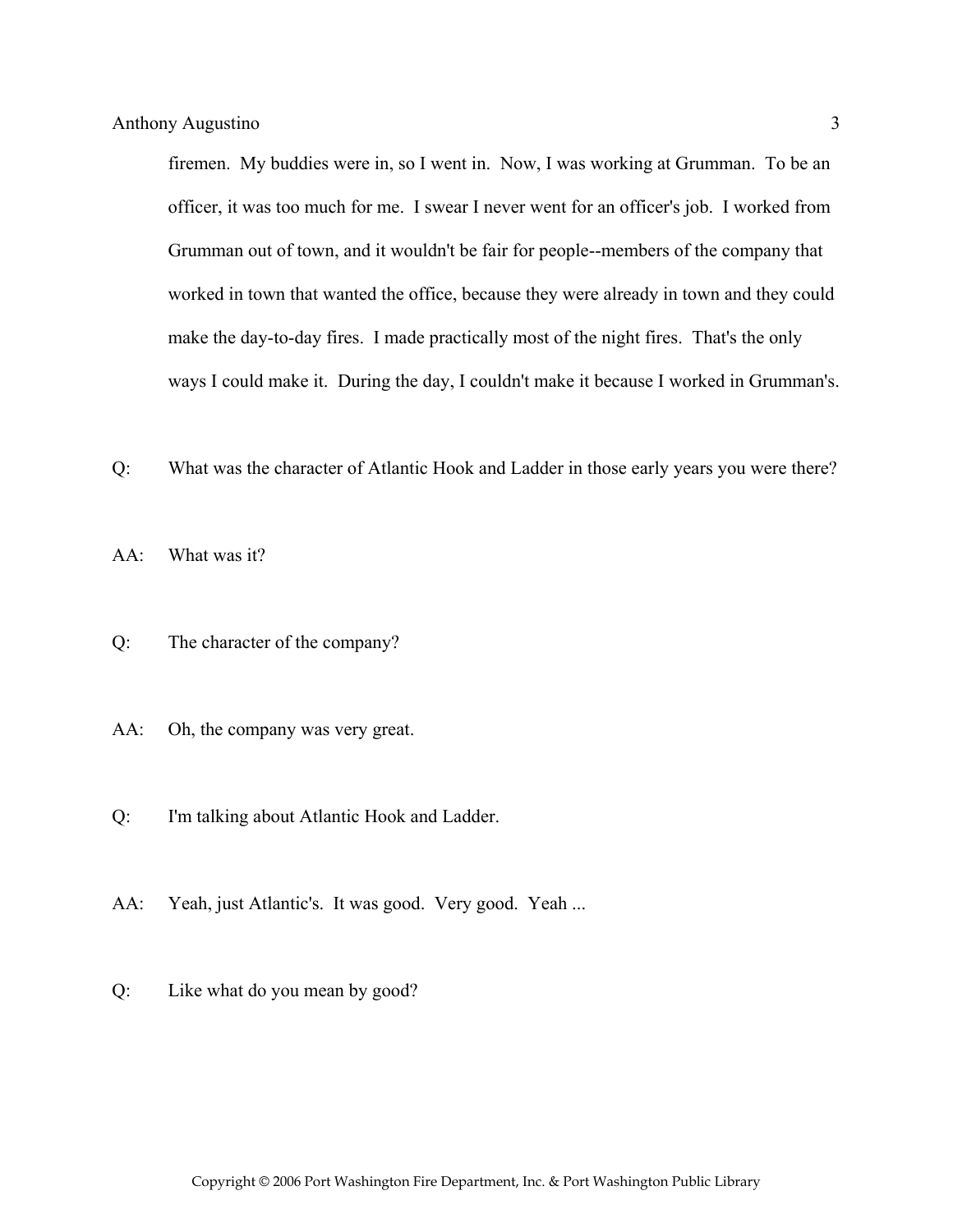- AA: Good, the members, the officers, and they treated you right. You had to go to fire school. We went to fire school, and they showed you how to do this and how to do that, and how to work out a fire and report to a fire, and everything. Everything was fine. The officers was good, and we--we were very good at it. We went to fires. We reported to the truck, and then they Captain, or the foreman at that time--it used to be foremen at that time, but now it's the Captain--the foreman at that time told you what to do. If there was a small fire, when to go in and do and everything else. That was the general procedure of the fire company at that time.
- Q: What was your specific skill that you did at that fire?
- AA: Well, it--it extended to everything. In other words, you get to the--to turn to pick up a ladder, you went in with a ladder, with a few fellows to bring the ladder up to the building, and then if they told you to go inside the fire with an axe and all the equipment on, and you'd go into the fire. And then, if it's a real fire, it's the same thing. You know, you climbed the ladder and checked the roof and make sure that you opened the roof so the flames and smoke can come out. And that was the general idea of the fire.
- Q: Can you tell me how it feels to throw a ladder?
- AA: Oh, throw--it was pretty hard, yes, at first. But we practiced on that. We did a lot of practicing on that to make sure we did it right. There was always a couple of guys that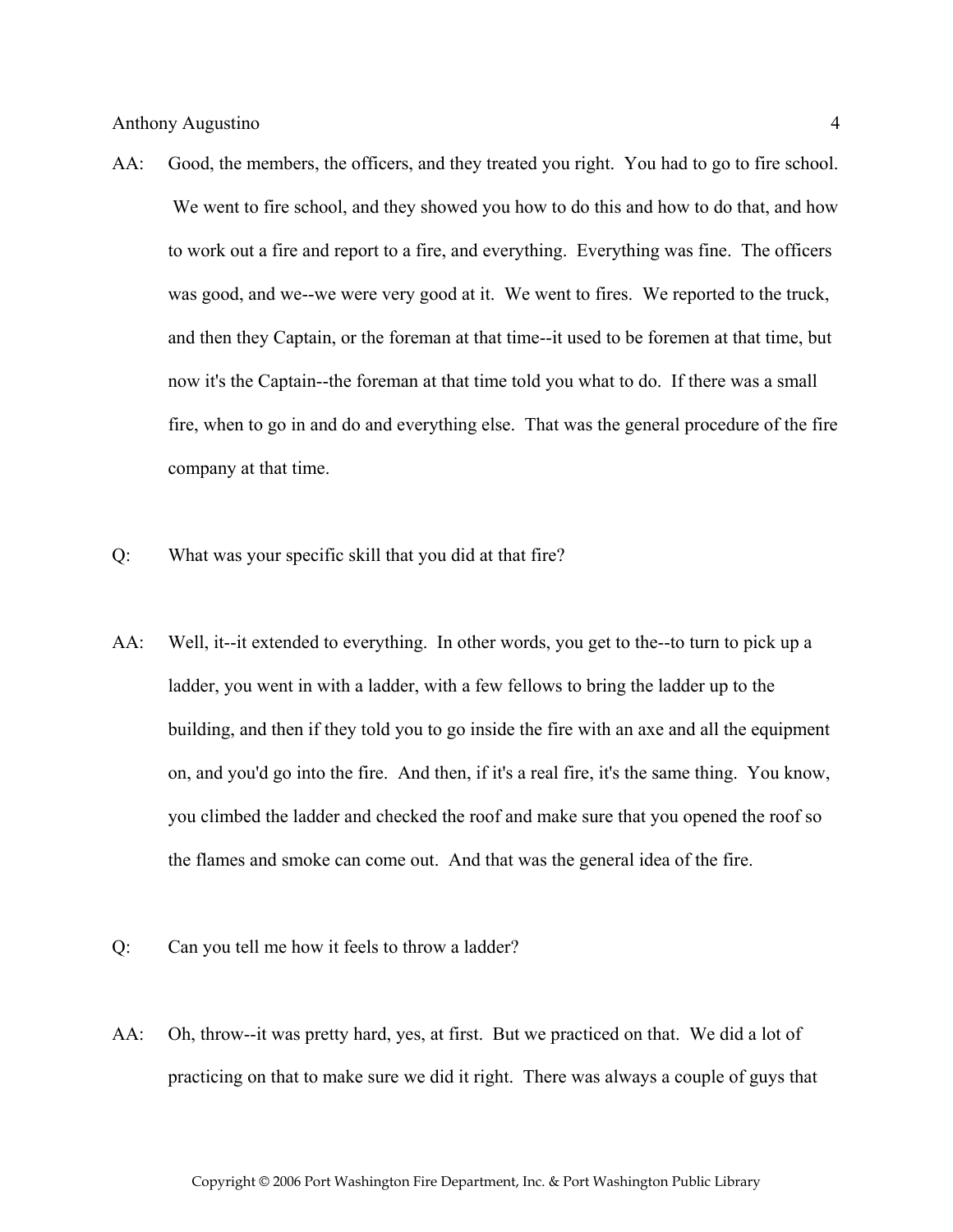flipped it up against the roof, and then one guy would run up the roof, you know--run up the ladder and get to the roof. It was very, very exciting. It was very exciting.

- Q: Did you ever work on the aerial ladders?
- AA: No. I never worked on the aerial ladders.
- Q: When you were trained for the job ...
- AA: They had basic training, yes.
- Q: ... how did you absorb your knowledge? Through practice, or through your friends in the Fire Department? How did you learn what you learned?
- AA: I learned through--through the Captain and the engineer, and schooling. That's how you- -in the beginning, that's how you--how you worked the fire company. And it was very, very--well, at first, it was--was a little, you know, you got to learn. But after a while, you go down there and everything was fine. Everything was fine.
- Q: So, how did you feel about your training?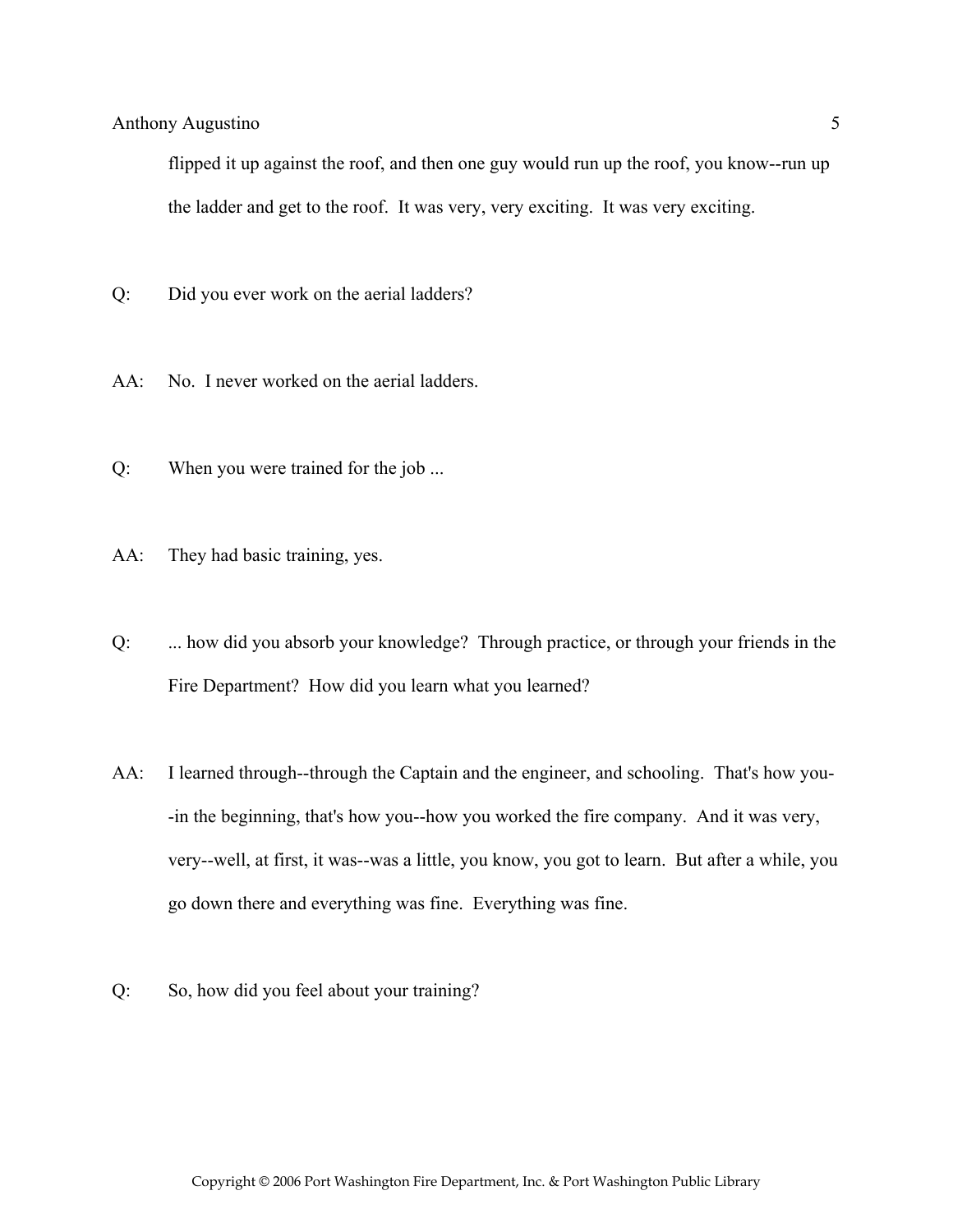- AA: Very good. I trained very good, and I was very proud of myself, to tell you the truth. I was very good, and I--I did everything I could to help, in other words when a fire is on.
- Q: What was the most important thing you learned while training?
- AA: The most important thing was to make sure that you didn't get caught in the fire building. Make sure that you got out in a hurry, if you went in the fire, and make sure you help anybody that was in the fire, the fire house, to bring them out. And that was the--that was the procedure that we went through.
- Q: Was there any great, memorable fires that you ...
- AA: Yes, there was. Yes, there was. There was two fires that I really, really, really-really [can't connect--can't forget. One was on Main Street. We had a fire at a store, and then in](http://www.pwfdhistory.com/trans/augustino_trans/nday881127.pdf)  an apartment above. We lost a Lieutenant from Flower Hill--Hayden. Dayton-- Lieutenant Dayton from Flower Hill. He got caught in the fire, and we couldn't get him out, and it was a shame. All the firemen just couldn't do nothing. They--the fire wall went too fast. They couldn't go into the fire. It was too much. We lost a good man. I'll tell you, we were very, very sick over it. Very sick. That was--that was one. Then, there was [one on North Maryland Avenue.](http://www.pwfdhistory.com/trans/augustino_trans/peco_fires023_web.jpg) I was sleeping, and it was at night. I heard a plane overhead, close over to my house. My house is on South Bayles and North Maryland is only right down the street. You know, off of Main Street there. And I said to my wife, I said, "My, that--I woke up, and that plane was pretty close." I said, "I better get up."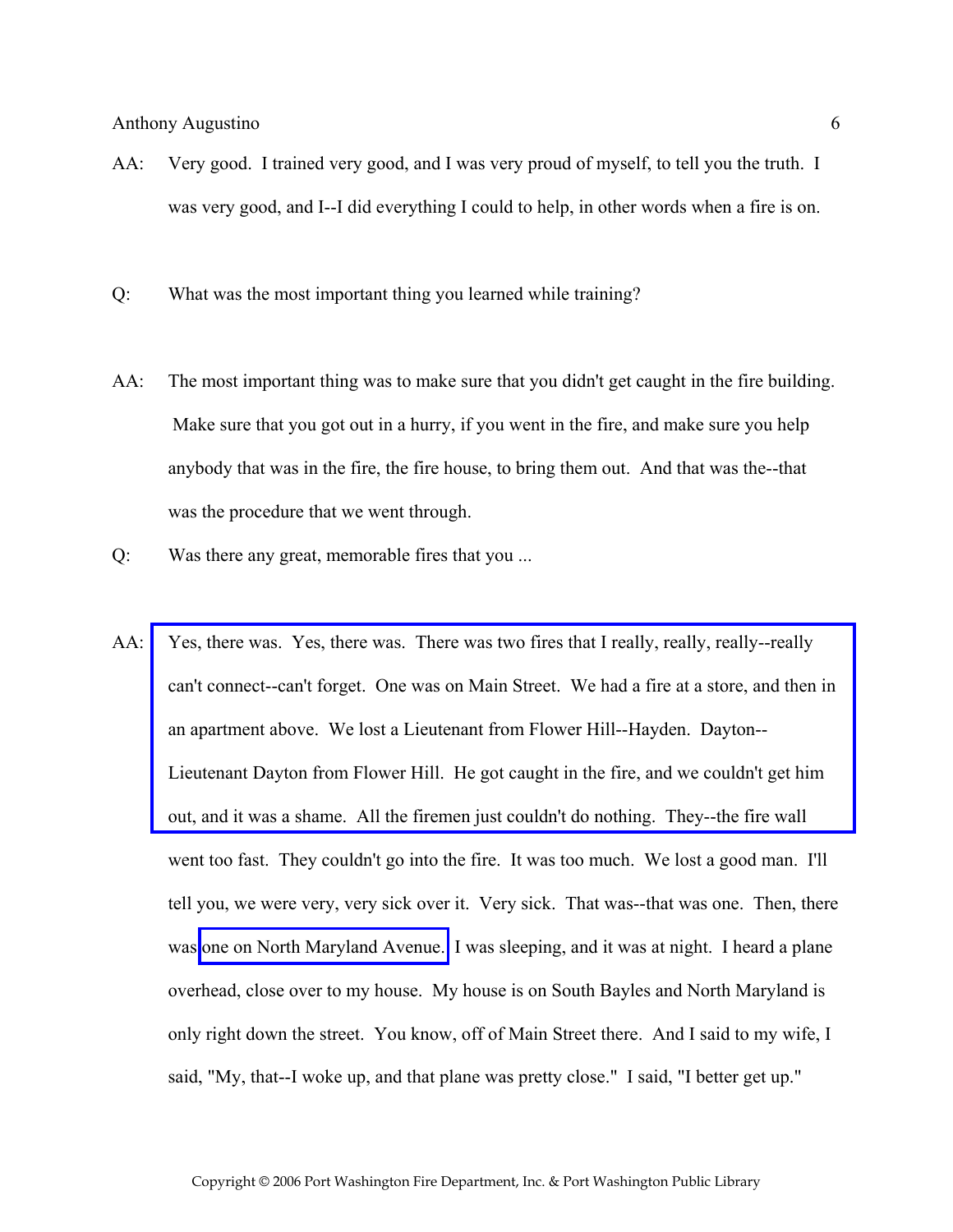And then, when I got up, all of a sudden, the whistles were blowing. The fire whistle was blowing; the alarm was blowing. I got up. I changed. I went to the fire, and it was a piece of a plane crashed and hit the house. [The whole family--the whole family died](http://www.pwfdhistory.com/trans/augustino_trans/pwfd_news041.pdf) in that blaze. One--some of the parts that came off the airplane hit the house. It went up in flames. By the time we got there, it was--it was all gone. It was very bad. That was another one that I was really, I don't know, I was like that, you know, shaking. I just felt so bad for the family that we lost, and the Lieutenant from Flower Hill, that was a shame. A shame. That was--that was the only two actually that I remember that was bad. Some of them weren't that bad, I mean, because we didn't lose anybody. But the house did burn, some of them, but we got out--everything was fine. But those two comes to my mind as the two worst in Port Washington that I had.

- Q: At these fires, did you--what did you learn from your elders? What wisdoms did you learn from your elders in the Fire Department?
- AA: Well, ... [they're the ones that say] ... they told--they explained to us, they told us, they told us how the work--how to go in, and how to do everything. It was like a routine that you made sure that everything was working outside. The--our supervisors was the ones that told us how to do this and how not to do it. And not to do this, because you'll get into trouble, and what to do as the right way and the wrong way. And that's it.
- Q: What would you say is your key skill as a firefighter? What do you do best?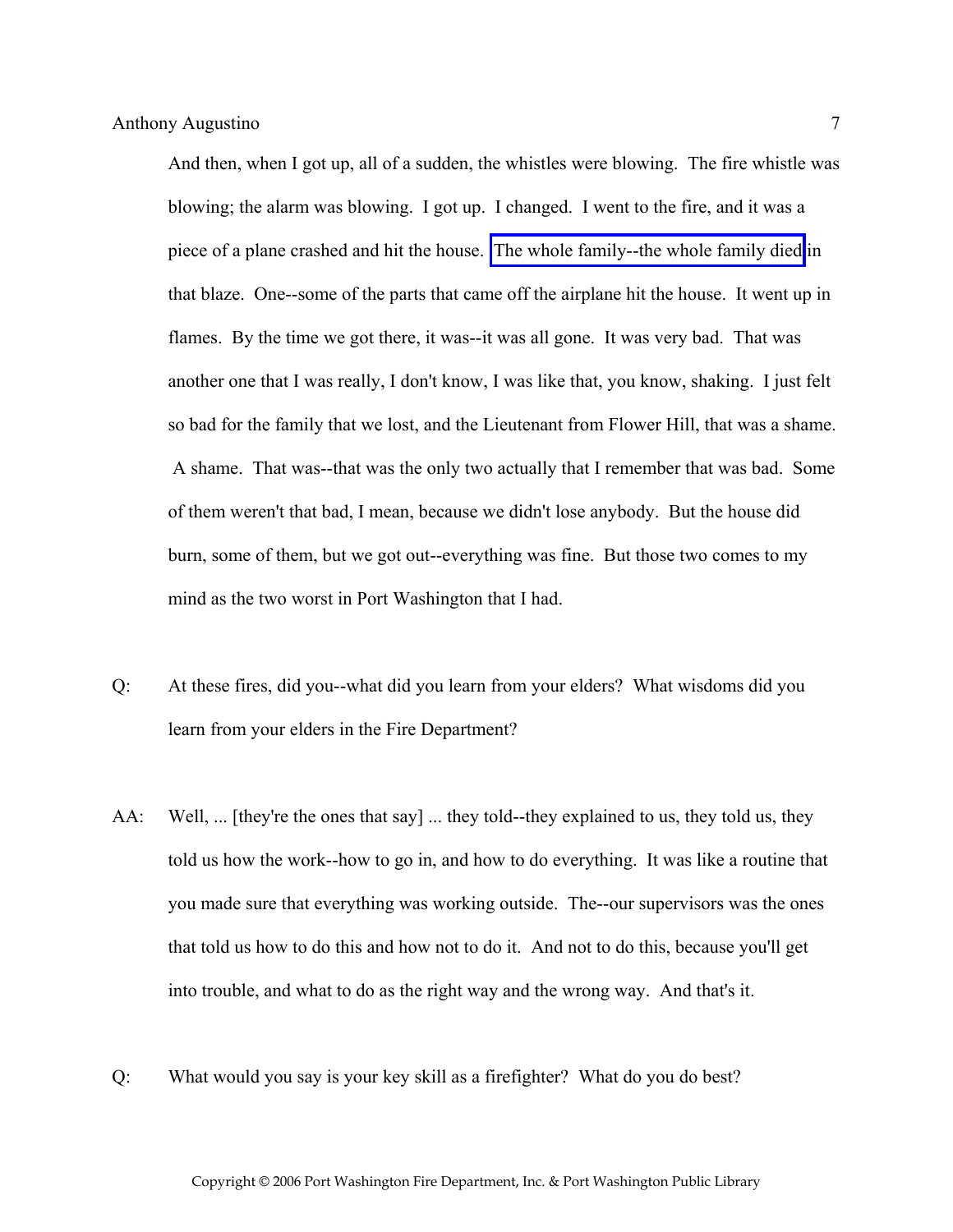- AA: Well, what I did best, I--I would say that I--I was a--I was mostly with the ladder. I [would put up the ladder. Sometimes I would jump up ahead of everybody else and go up](http://www.pwfdhistory.com/trans/augustino_trans/peco_fires010_web.jpg)  on top. But, outside of that, I think that the ladder was the main thing for me. And what else? I don't know. The next would be maybe just stay by the fire truck and wait for the Captain to tell me where to go and what to do, and that was it.
- Q: How does a ladder feel when you're dealing with it? How does it feel in your hands?
- AA: Very heavy. Very heavy. Very heavy. It was a heavy ladder. That's why you needed a couple of them to throw it up.
- Q: What do you mean by a couple of them?
- AA: Well, a couple of men, a couple of firemen besides yourself. You know, you've got to- somebody's got to hold it, hold the bottom down, while they throw up the--throw up the ladder. And then ...
- Q: How do you hold the bottom down?
- AA: With your feet. With your feet and your hands. You hold it down to make sure that it's on the ground, so it can flip up. Now, with the new one, the new ladder, with the, you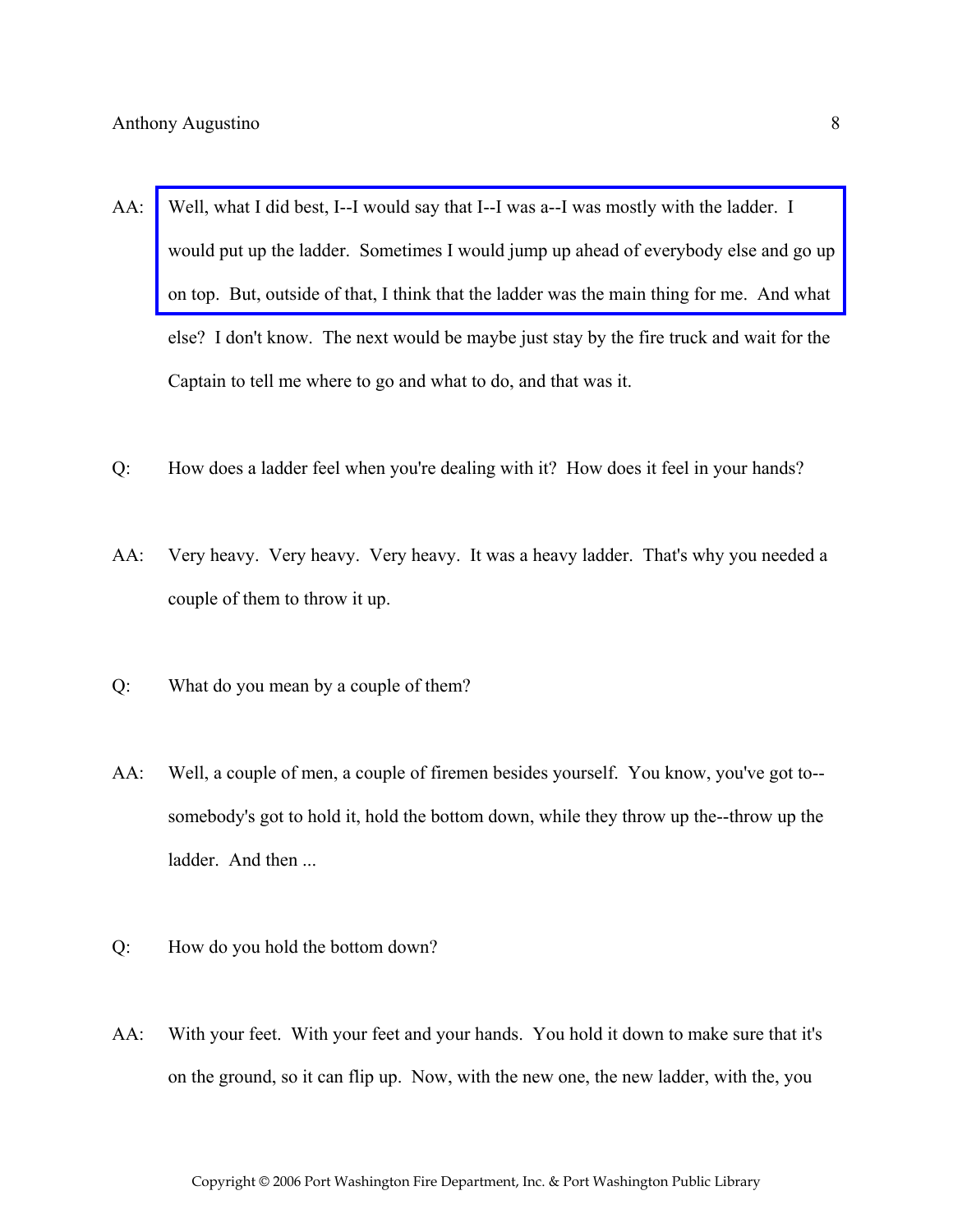know, the reversible ladder, it's much more easier. They just hook it around and shove it up, and then you just climb up the ladder. It's better with the new equipment. That's the difference between the old equipment and the new equipment.

- Q: Can you explain a little more about the difference between the old and the new?
- AA: Well, the old one was, like I said, you had to do it by hand. Throw the ladder.
- Q: How long were these ladders? How long and how heavy?
- AA: Oh, well, I don't know. By the time you got to the--to the ladder truck, unhook it, and then run to the fire, well, you figure about thirty seconds, forty seconds. Pull it down, hold it, putting it up. Now, with the new contraption, they got the machine. They just turn the machine on. They swivel all the ladder, and they just send it right up to the fire.
- Q: But is the ladder then on the truck?
- AA: Yeah. Oh, yeah. It's always--yeah, yep. Very good.
- Q: Can you remember anything during the--what year did you join, did you say?
- AA: I joined in nineteen---June the 1st. First week in June, 1941.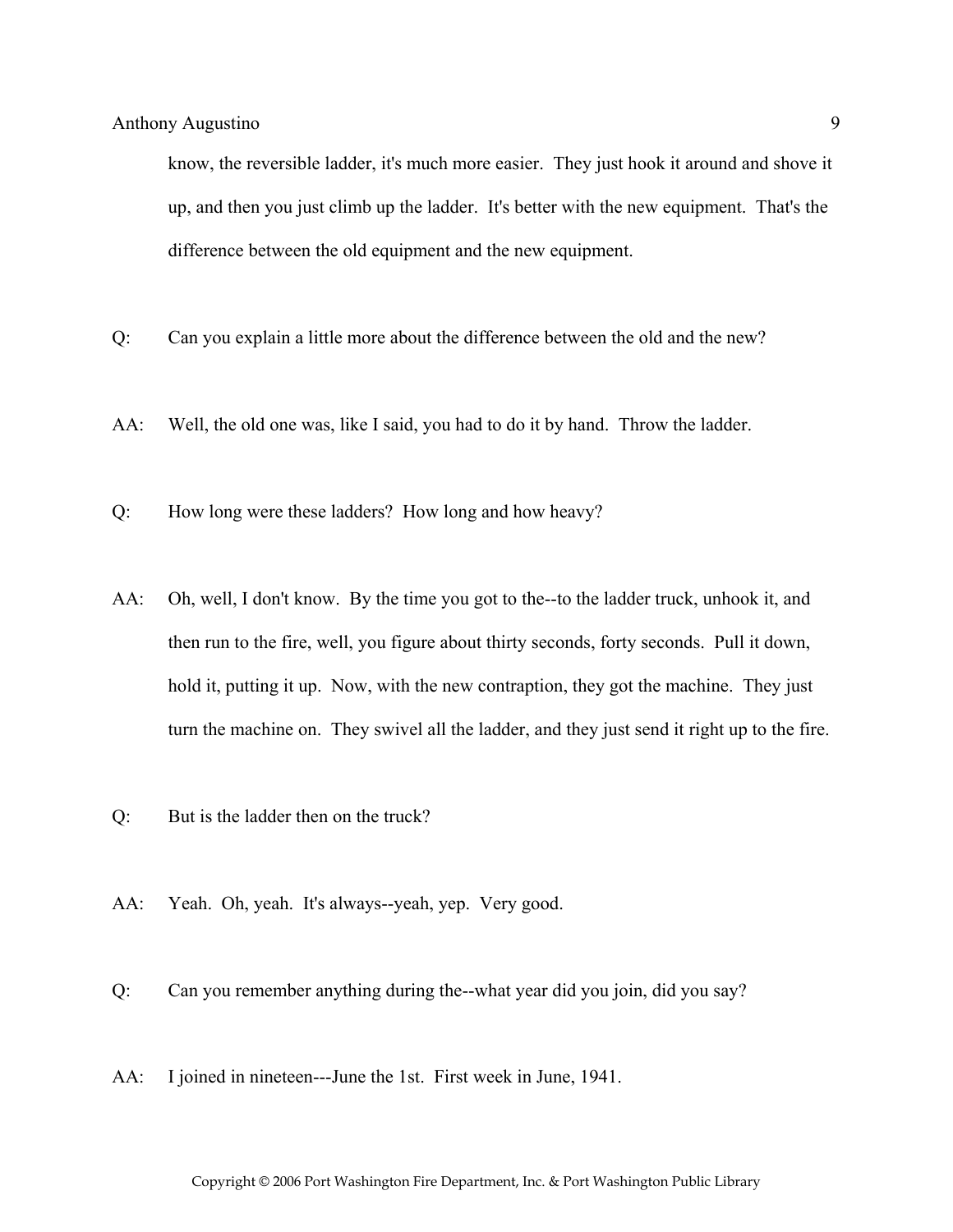- Q: And what happened--what was the fire company like in 1941 when you joined? Was the- -when the War started, what happened?
- AA: Well, I went in in 1941. I got my--I got my Selective Service thing from the Army after [December, 1941, when they declared war on Japan.](http://www.pwfdhistory.com/trans/augustino_trans/news_hewitt_1941-43_web.jpg) I went--I was keeping company at the time, and I had planned to get married on Easter Sunday, 1942. So, I went into the draft, and they told me that you will be--probably would be going in in April. That's right around the time that I was going to get married. I had plans about it. We had set it all up. And they said it could be around that time. So I said, well, I says, "Okay." What happened? We got married on Easter Sunday. Then, we took a trip to Atlantic City. I figured we're going to go for a couple of days, because they said that pretty soon you'll be going around that time. So we went--we went to Atlantic City, and then my mother calls Atlantic City and tells me, "You=re drafted. You got to go report. You got to go into the Army on Thursday." And this was Monday when we got the call in Atlantic City. And Thursday, I was supposed to leave Port Washington to go to Fort Dix. So what we did, then we stayed another day--Tuesday. Then, we came back Tuesday night, and then Thursday morning, in a little snow storm--we had a snow storm then (laughs)--and I boarded the train with all the other--all the Army recruits. And then we went to Fort Dix, New Jersey. 1942--April of 1942. In fact, it was April 9th. It was April 5th, I got married, and April 9th--it was a Thursday--that's when I went into service. I was four years in the Army. I went through all of Europe--all the European countries. I got out in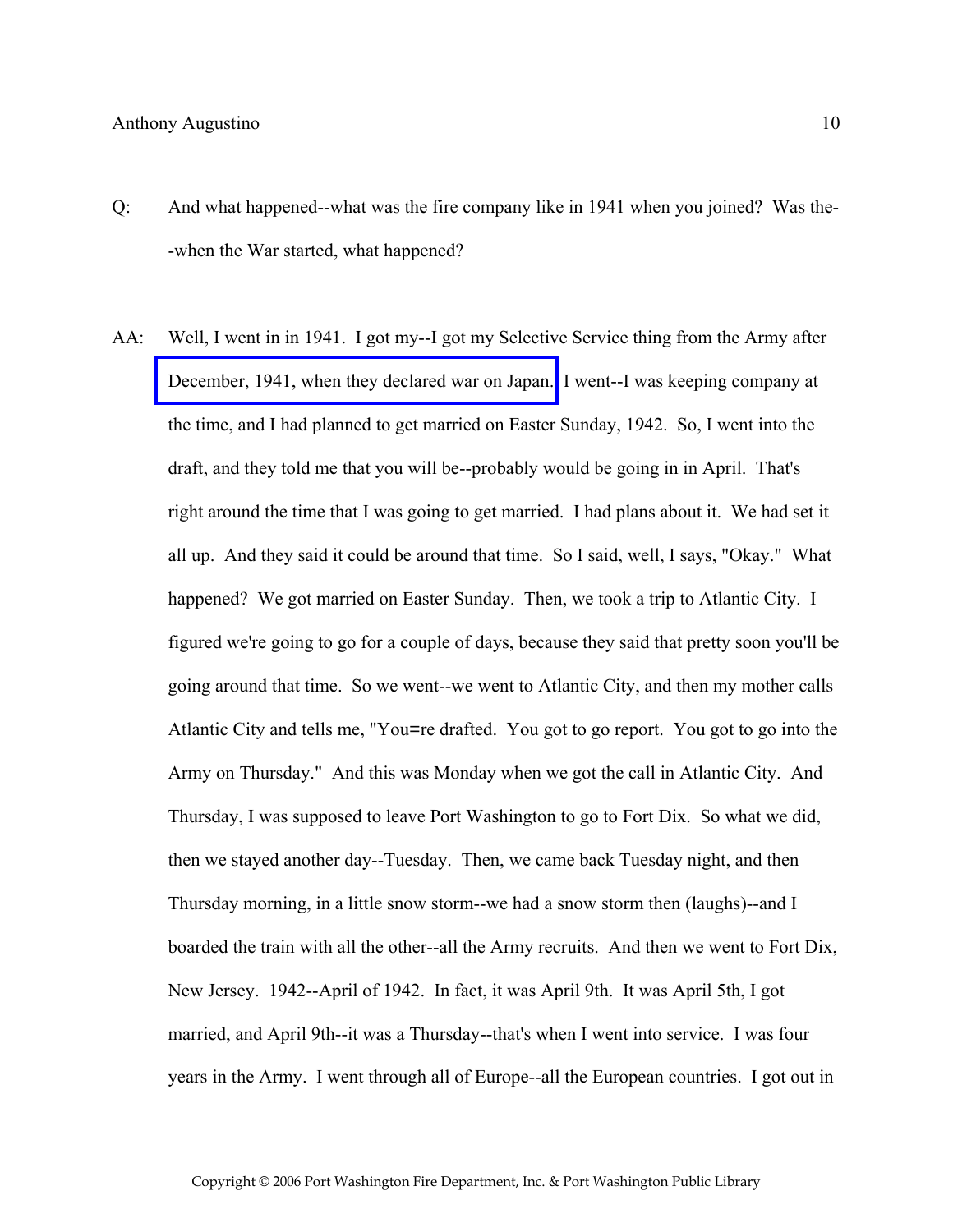November--in fact, I was in New York--New York Airport--New York--on a boat in New York Harbor for Thanksgiving. We had Thanksgiving on a boat. Right after, the next day, we got off, and we went to Fort Dix, you know, to get out of the Army. And that was it. Then, I came out of the Army, and that was it. I came home, 1945.

- Q: You came home when?
- AA: 1945, November.
- Q: No, you left in '42.
- AA: I left in--oh, yeah, that's right. I'm sorry (laughs). 1942, April, I came back in November--end of November, in 1945. Almost four years.
- Q: Can you tell a little bit about your experience in the War?
- AA: Oh, boy, I tell you. It was rough. Very rough. I was assigned to--in Fort Dix, I was assigned to the 25th Armored Engineer Battalion, the 6th Armored Division. Yes, there's a lot of things there I could tell you that, that really, I'm telling you, was just very bad. We were--we went overseas. First of all, we went down to the Colorado River, because the Rhine River and the ... [Wesso] ... River was really just like Colorado. And we were the engineers; we had to put pontoon bridges up, so the tanks and all the infant--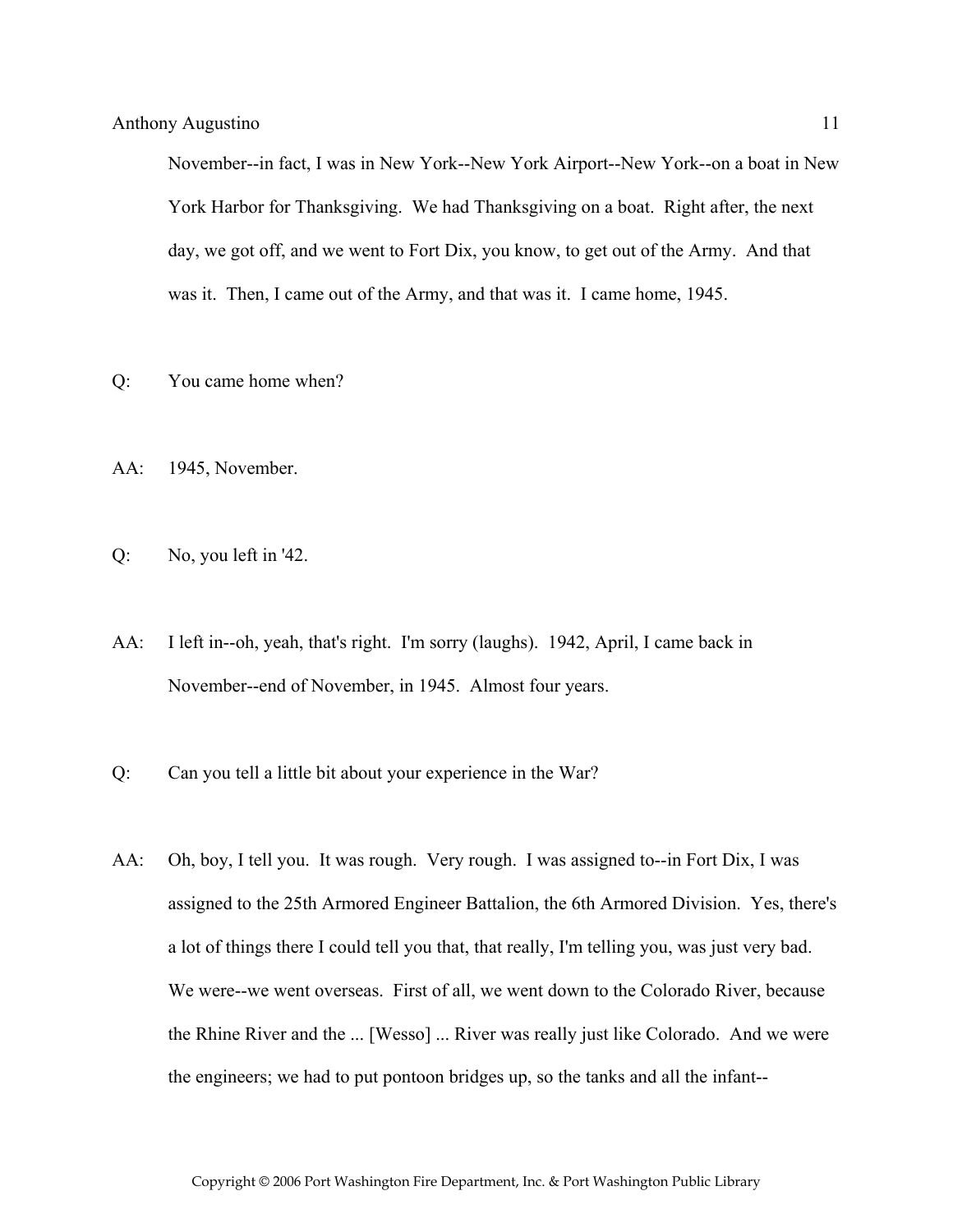everybody can go over it. And that's what we did. We hooked up the tanks, I mean, the floating bridge, and with the tracks on top of it that went through the whole thing, and we were the first ones to put up the bridge on the Rhine River where all the tanks and everybody else went into Germany. It was a--it was a lot of ... [???] ... and we see a lot of airplanes coming over. We ducked down there ... [under] ... under our trucks. I was an assistant. I ran down the hill, and I saw a hole, and I jumped in the hole. And ... [over there] ... there was a driver of mine; he jumped on top of me. Believe me, when I said I- we got missed by about that much, by getting killed. After the planes left, we got up and we saw a big hole right above our, where we were laying down. Into the dirt was a big hole like that. And that was meant for us, but we were lucky. We were lucky. We were lucky--very lucky. And that was an experience. It was--boy, I'll tell you, never realized that. Then, we kept rolling along. We went in through Germany, and all of a sudden, we were on a road in Germany. We were parked--all our trucks were parked for a while, and we got out and we were talking outside to get a break. All of a sudden, a vehicle, another truck, comes running down. All of a sudden, I'm seeing--I mean, I scream ... [Hey Jimminy!] ... He crawled over; he stopped the truck. It was a friend of mine from the Atlantic Hook and Ladder Company from Port Washington. And we met on the Autobahn. That was the--that was the--I think you would remember it--that's Germany's big strip, like our expressway. It's the Autobahn. He stopped and we greeted each other. I says, "Oh, Holy Gee!" What a surprise! And that was it. That was the last time I saw anybody from Port Washington. It was wonderful to see. Very good. It was really good.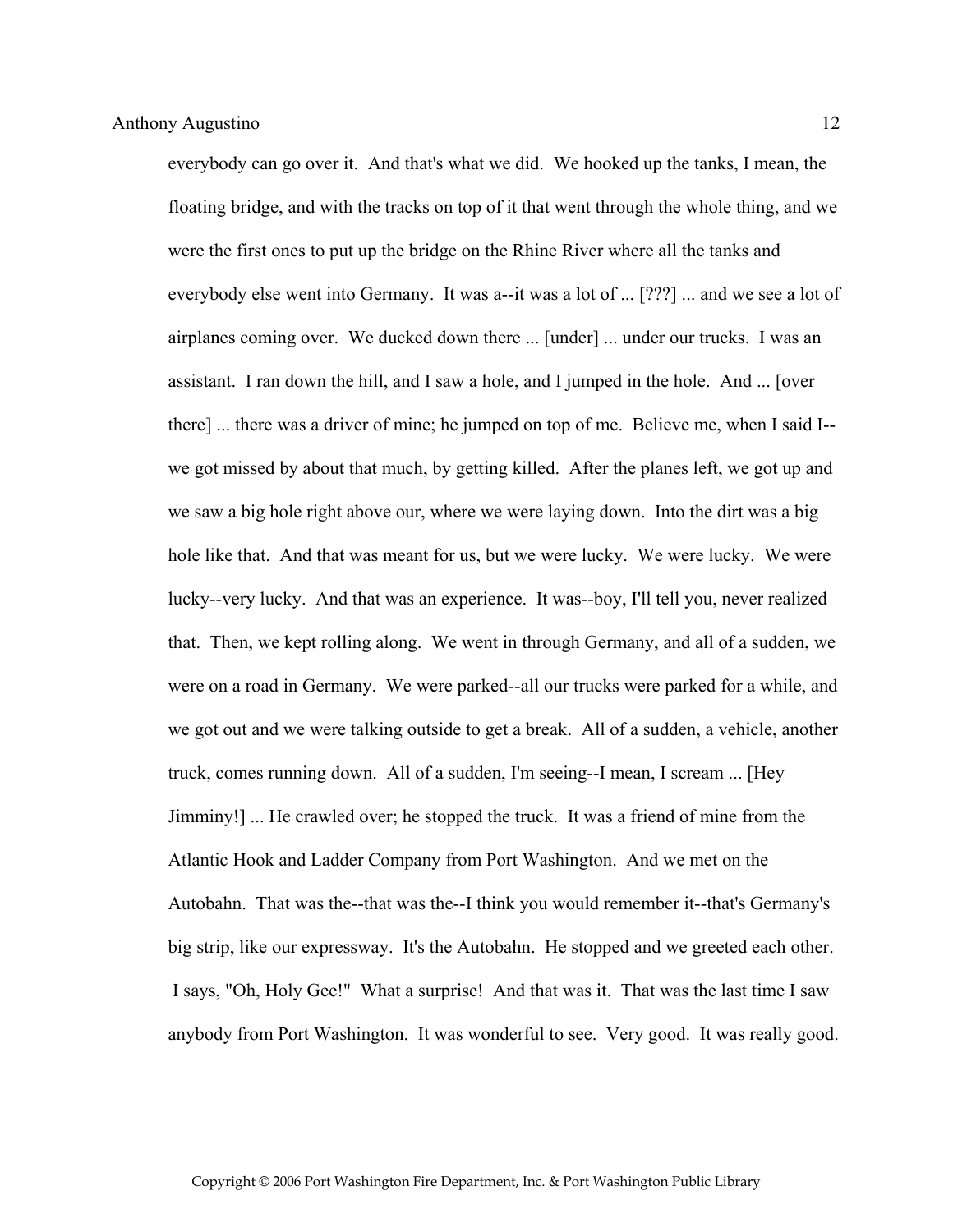- Q: Can you remember his name?
- AA: James Salerno, yeah. He's a--he's ahead of me. He's a sixty-four year member. Did you get him? James Salerno. Sixty-four. He was here already? No.
- Q: Tell me what you learned in the Fire Department that helped you in the War?
- AA: Well, what helped me in the fire company was--was getting the material--getting the material out between the fire company and the bridge company. In other words, that's two different things--a fire and a bridge--but, as it is, you remember what to do with the fire company, then you did the same thing with the equipment, for the bridge. And it was more or less easier to do. More work, I mean, faster and everything else. That was--that was the idea of that. But between the fire company and the War it was almost--well, it can't be-you know, it was like you pick up stuff in the fire company and you do it, and then you're doing the same thing for the engineers with the bridge and putting it together and everything else to go down to the water. That was about it.
- Q: Can you remember any specific stories related to the fire company when you were in, before you left?
- AA: What do you mean ... .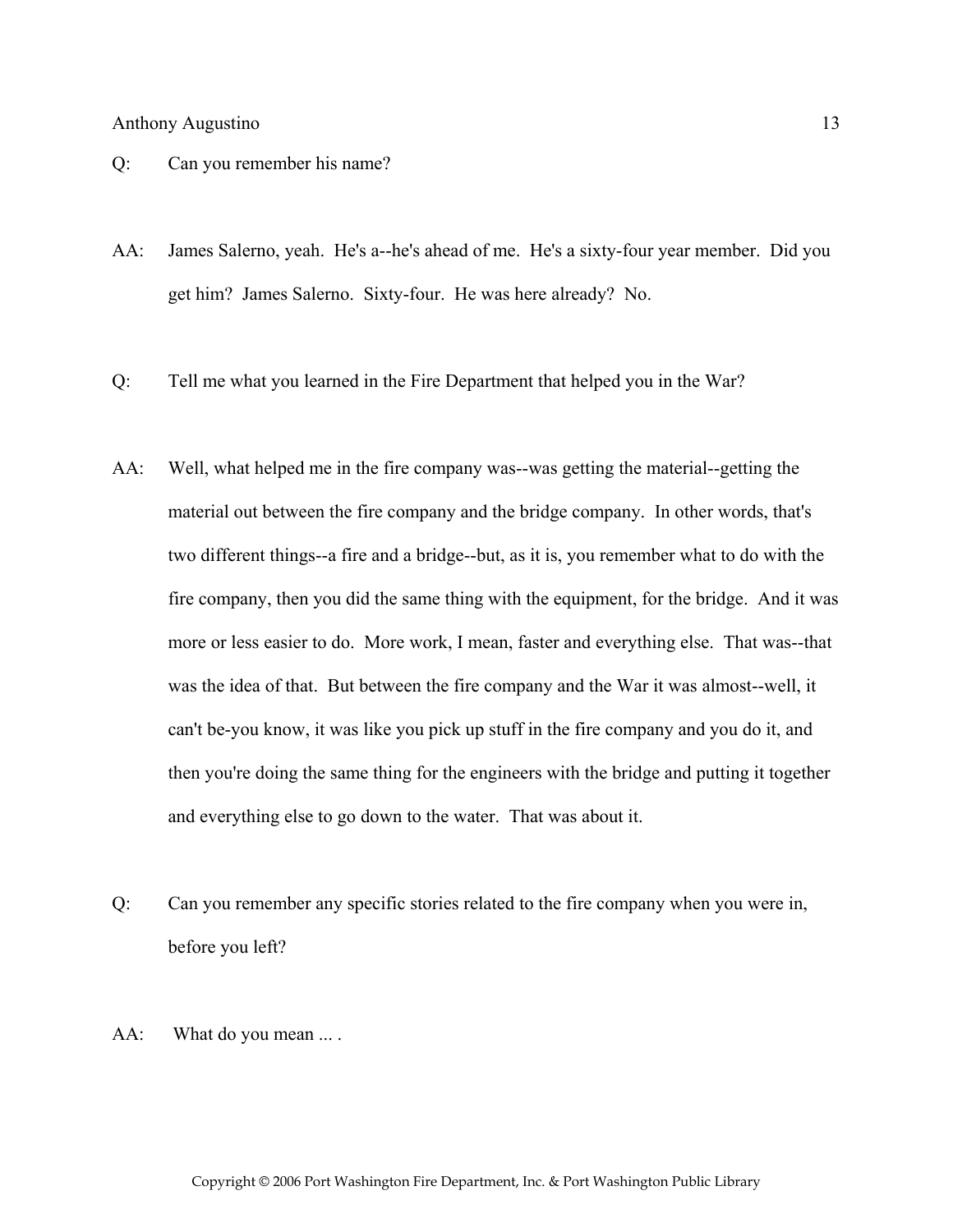Q: Stories. Any stories?

- AA: Stories? Fire company? No, there's not too much--wasn't too many stories in the fire company. It was more or less you had to do--you had to do the work in order to put the fires out, and you had to cooperate. That's number one. You had to do--maybe help one another, and if you didn't, you couldn't put the fire out. Everything worked together. It worked on time, and it worked together, and everything was fine. With the other outfits came in, you had to do everything together. It was all one department, back then, that went to this fire. And you had to work together.
- Q: How did you build confidence in yourself, when you first went in? Who, around you in the Fire Department, was your mentor?
- AA: Well, first--first it was the Captain. He was the one that was instrumental in telling us how to do it and what to do and how to work it out and be careful. And my brother-inlaw. He was--he was in the company. And then, when we practiced--I'll tell you, when we practiced going up on the roof of the firehouse, we went down to Daly--the Daly High School. Do you remember Daly High Sch--I mean, Daly ...
- Q: The elementary school?
- AA: Daly School down here. And we would throw up the ladder, and my brother-in-law--I would be up on top, making believe that the fire was up there. And my brother-in-law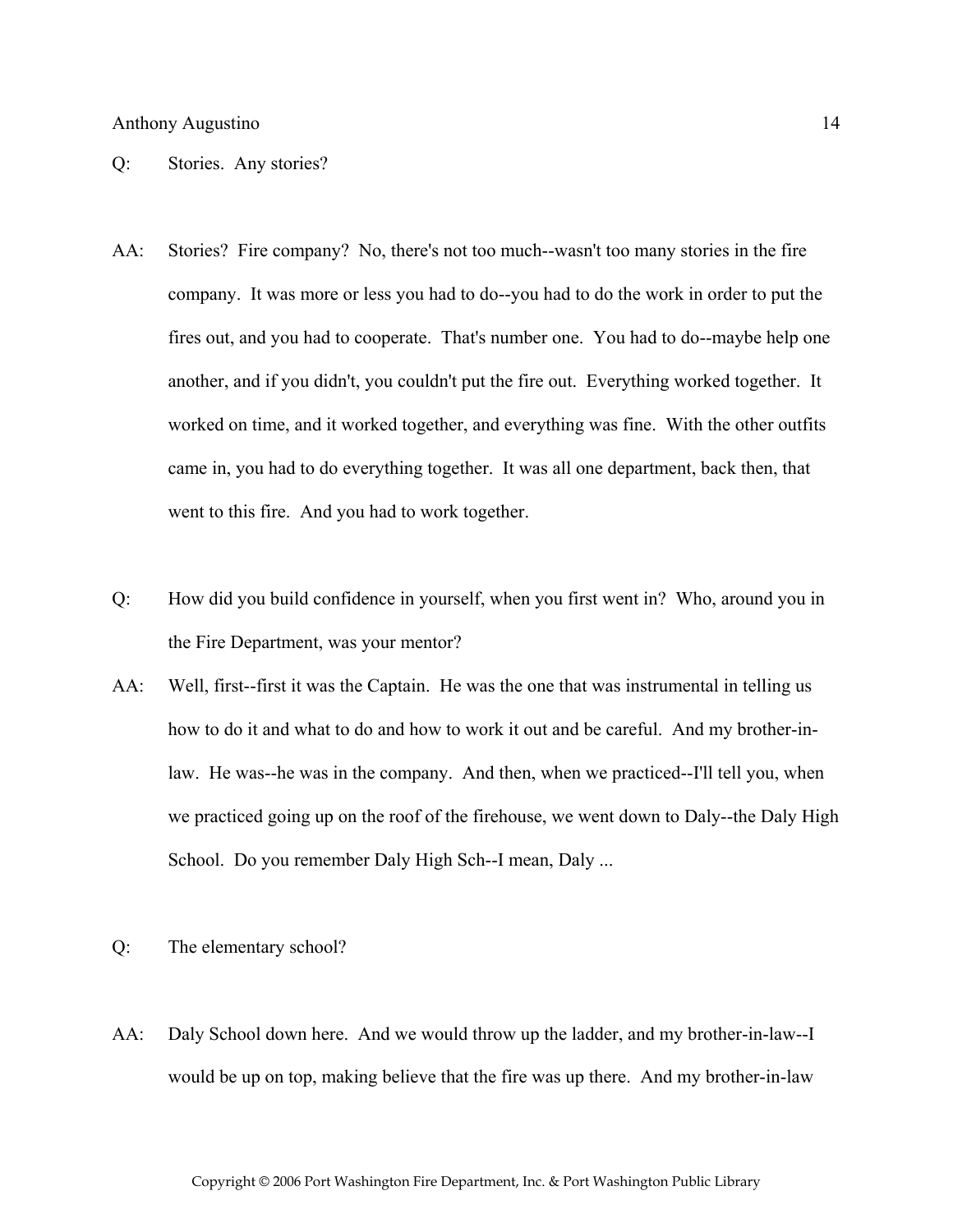would climb the ladder, and he'd pick me up and he'd bring me down. That was the practices that we went through. So, it was fine. It worked good that way. And then I remember how he told me, if I had to do that. If I had to pick up a small baby or five year old or eight year old that's stuck, he showed me how to do it and what to do. And that ...

- Q: Did you have many other members of your family in the ...
- AA: Yeah. I had my brother-in-law, Joey Caruso, my brother-in-law Mike Caruso, my brother-in-law John Dettori, and my brother-in-law Joe--Joseph Falque, [and Anthony Grillo]. There's five of them. Five brother-in-laws in the same company as I was. They ...
- Q: So were there a great many Italians in the Atlantic Hook and Ladder?
- AA: Yes. Yes, there was. There was--there was quite a bit, yes. There was a mixture, but I think that the Italians had a little bit more. But it was a mixture of everybody. Oh, Italian extract and Polish extract, and, you know, Americans, and everything else. It was a good--good group. Atlantic was a nice group. I would say the other companies were a good group, too, but, you know, once you're around--you're with your own, you always say they're good, you know. "They're the best." But Atlantic's was a good company.
- Q: Did the ethnic groups stick together in their own little group, or did they ...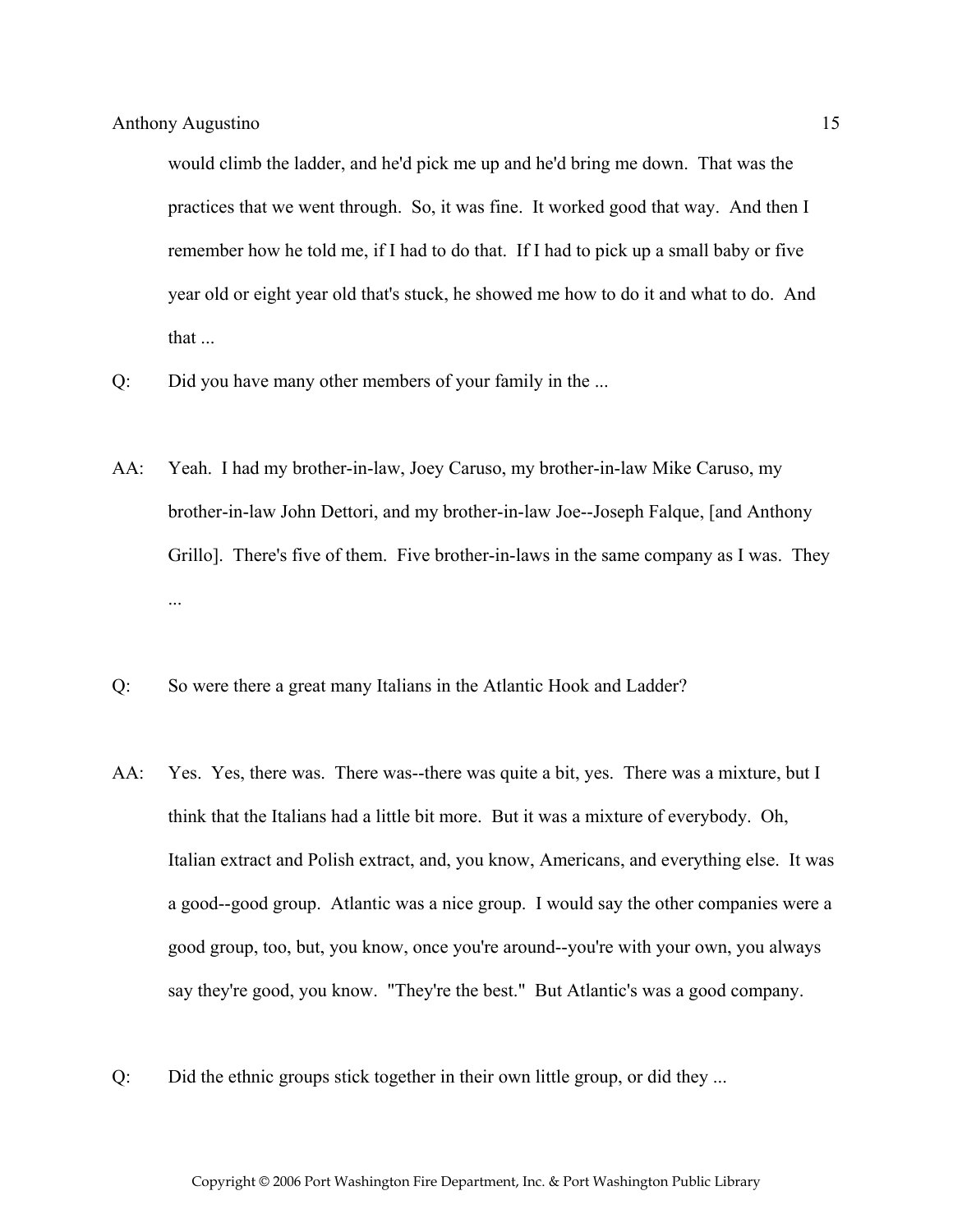- AA: No, they mixed in. Everything mixed in good. Everything was fine. They mixed in with us, with all different men, very good. Yeah, it was nice.
- Q: What was your first day experience as a rookie?
- AA: My first experience as a rookie. Oh. Well, it's hard to say. Well, yeah, all right. That one was when I--there was a fire on Baxter Estates. There was a fire on Baxter Estates. I was--I went down. It was like a--I was home from my work, and the whistle blew and I went down. It was about five o'clock. One of the houses, the tip of the roof was burning down, and so when I got there the guys are throwing up the ladder. So I put my equipment on, and I was a rookie, in my rookie year. I went up the top with an axe, had all my equipment on, and I broke the part of the roof so the flames could come out. And that was my rookie sensation.
- Q: What was the clothing like then ...
- $AA:$  Oh ...
- Q: ... when you first went in, compared to now?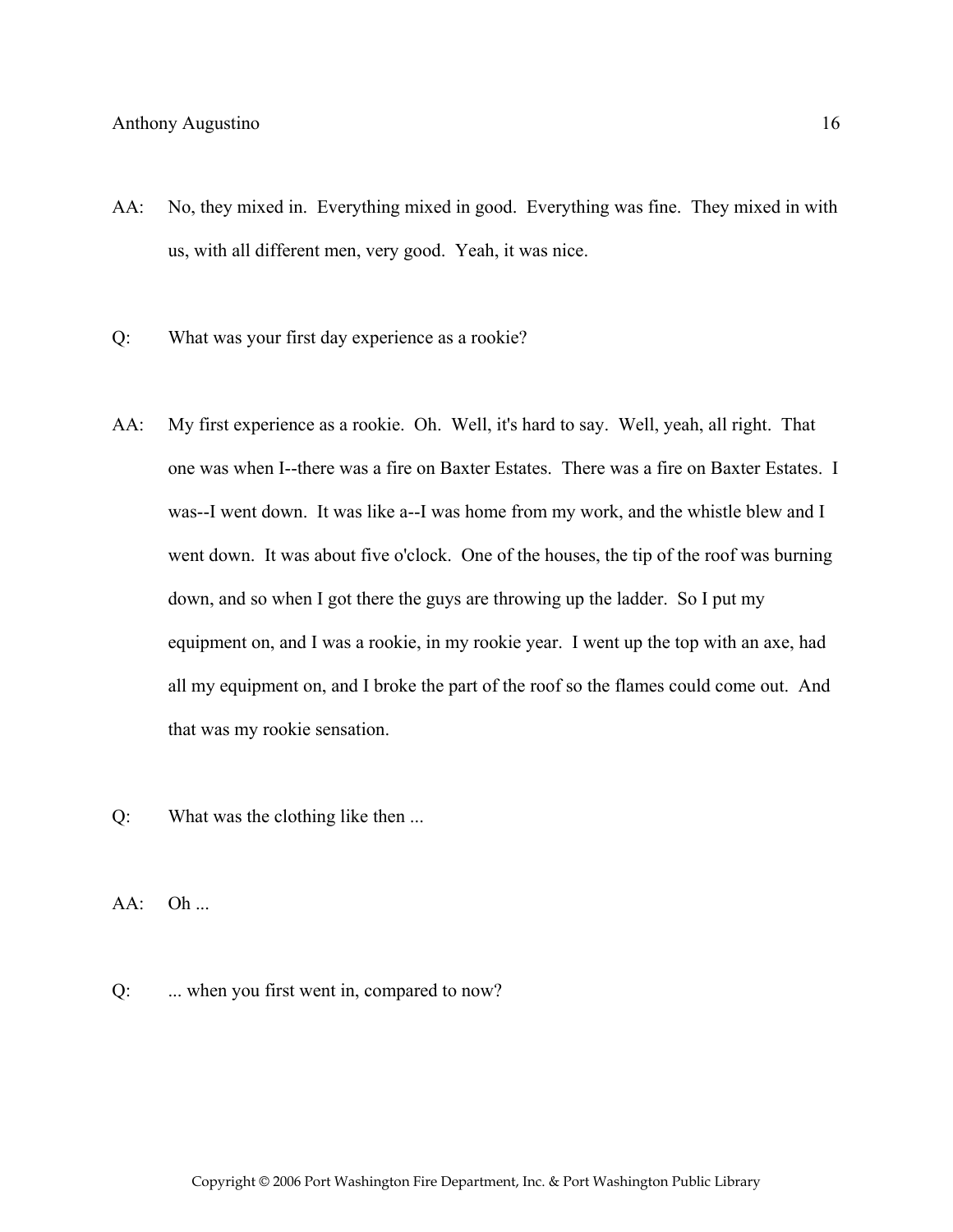- AA: Now? Well, you had to put these heavy, heavy equipment on. Heavy raincoats. Your heavy boots. And heavy boots and everything else. Heavy hat. And a mask. But then, they weren't as good as they are now. And that was it. That was the equipment. The equipment is much better. Ninety-seven--better now than it was when we first went in.
- Q: Can you tell me about how much these things weighed? How heavy they were and what they felt like? What they smelled like?
- AA: Oh, it was--they smelled awful. But they were heavy. I couldn't measure how much pounds they were. But, you know, it's a heavy raincoat, a heavy hat, and heavy boots, and everything. It was very heavy. And an axe that you carried up there, and all heavy stuff. All heavy stuff.
- Q: Did someone train you to use that axe properly?
- AA: Yes.
- Q: How do you use that axe?
- AA: Oh, yeah, that was in our work. That was in our pre-fire, fire school. They showed you how to use all the equipment. Yes.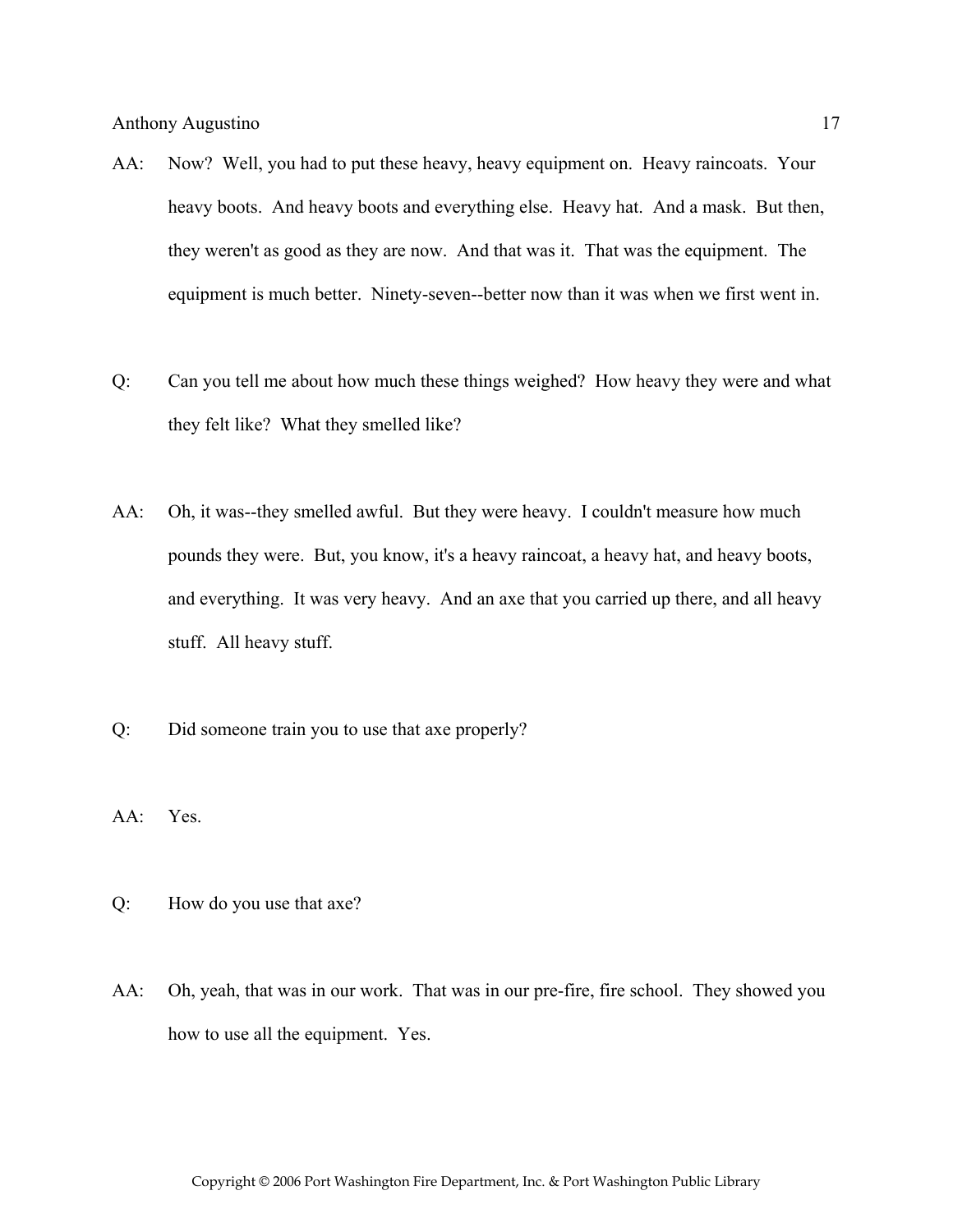- Q: When you first were in the fire and you went to your fire, what went through your head?
- AA: Well, you know, you always think something might happen. But you never--you always think about it. "Now, gee, I hope everything turns out. Don't let something happen to me." Something like that, you know. You're always thinking about that. But that's the only thing you do, is go there and do your best.
- Q: Did you carry any lucky charms or ...
- AA: No. Yes. I have it here today. I have it on my pants. My mother, back--way back in the 1930s--it's an old Italian custom, I think it is--put a piece of my hair, her hair, my father's hair, and everybody's hair, and something else, in a little something--you can't see it- inside. You can't see what's inside. But then, you go to put that piece and a piece of--let me show it to you. It's not--it's sewed on, right. I put pins on it. When I went to war, got married, in case of anything, it=s supposed to help on. And it did in the army.
- Q: Can you explain what that is?
- AA: This here, this part is sewed on to the one I told you. You can't see it. It's all--all ....
- Q: And it's in a little ...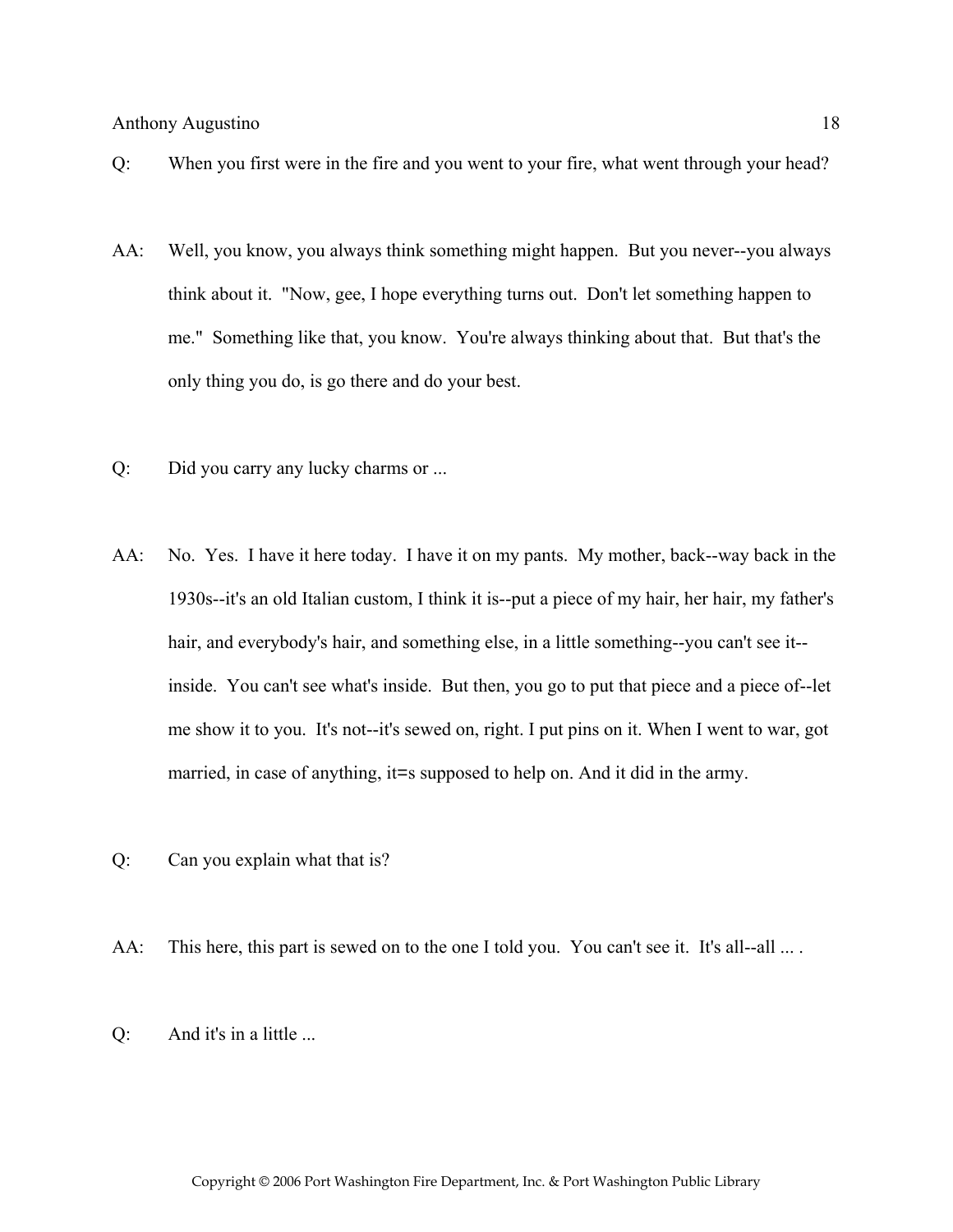AA: It's like a lucky heart. If something should happen ...

- Q: It's a little what? It's a little material around a box.
- AA: Yes, around--it's a material that that--they say that--that it would help you if you were in any danger, in an accident or in a War, or if something happened. Now I was in--I was in an automobile accident, it would choke me, right. I was lucky I was asleep or else I would have been dead. Now, we were in an accident coming out of a 25A coming from Grumman's. I was in the back seat with my brother-in-law. And the other fellow that lives on--lives on Main Street, he was in the front with the driver. He was the one who got killed. There was a truck, with no flares behind it. And he was coming up, he didn't see the truck because there's no flares, and he hit it. And the car tumbled all the way down, all the way down to the bank near Roslyn there, coming up on 25A. There was a big bank. I was asleep. They said I was lucky I was asleep. That saved my life. My brother-in-law got hurt. Then the fellow in the front, he died. And the driver, he got hurt. And I was in the hospital. I've still got a scar here. You can see the scar. And my teeth, oh, what a mess. And it helped me in, like I said, in that hole where I was almost shot. And it was lucky that this thing, I guess, must have helped me, you know. And I have it since. All these years. And I--I'd never get rid of it. I never, never got rid of it. I had it all the while, and I'll tell you, it's helped me even overseas. Even overseas, when we were coming in. We were coming in from Germany, and we went into this little--this little car. One of my soldiers, he grabs the driver, and he hit a bump. And the car went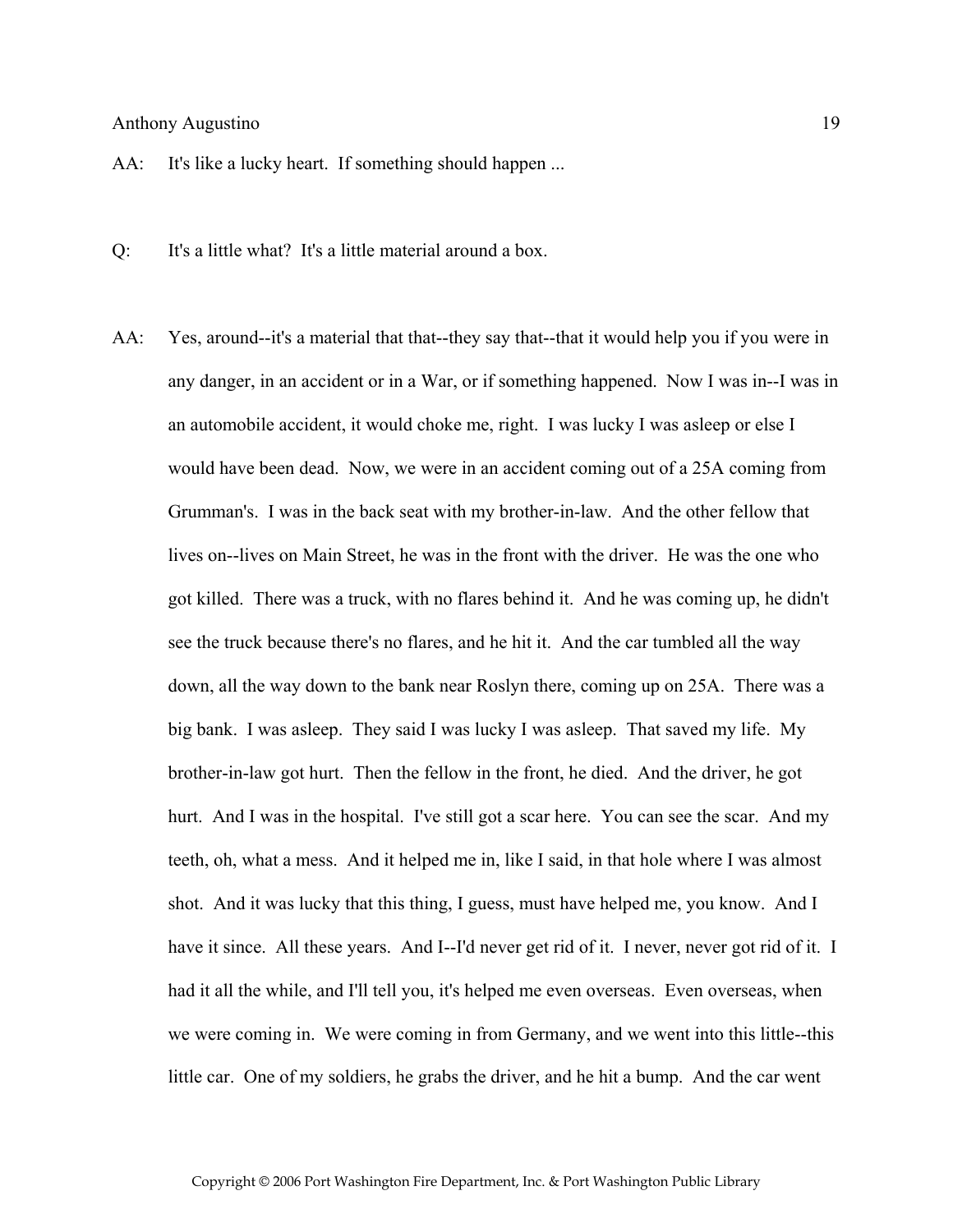over. We didn't get hurt, but we were lucky. You see, it was one of--you know, you always go back to this sense of, you know, "a good thing I had that on," you know, because that was my lucky piece. That's the way it is.

- Q: The lucky charm has your hair in it as well as who?
- AA: My father, my mother's, my brother's, and my sister's, and something else that I don't know, whoever she got it from, put a lucky--some lucky thing in there or something that's--I really don't know. But she told me to always wear it. Always wear it, because it'll help you, and I did. And I--about five or six times, I would say that it helped me very much.
- Q: Now, what Italian city is this a custom? From what Italian city?
- AA: Well, my--that's--well, Naples, actually. Naples.
- Q: Mr. Augustino, how did the Fire Department change when you returned from the War?
- AA: Well, I don't think it had changed too much. It was the same--the same set-up they had, same office, and everything else. It changed years and years ago, but no change then. There was no change. Everything was the same.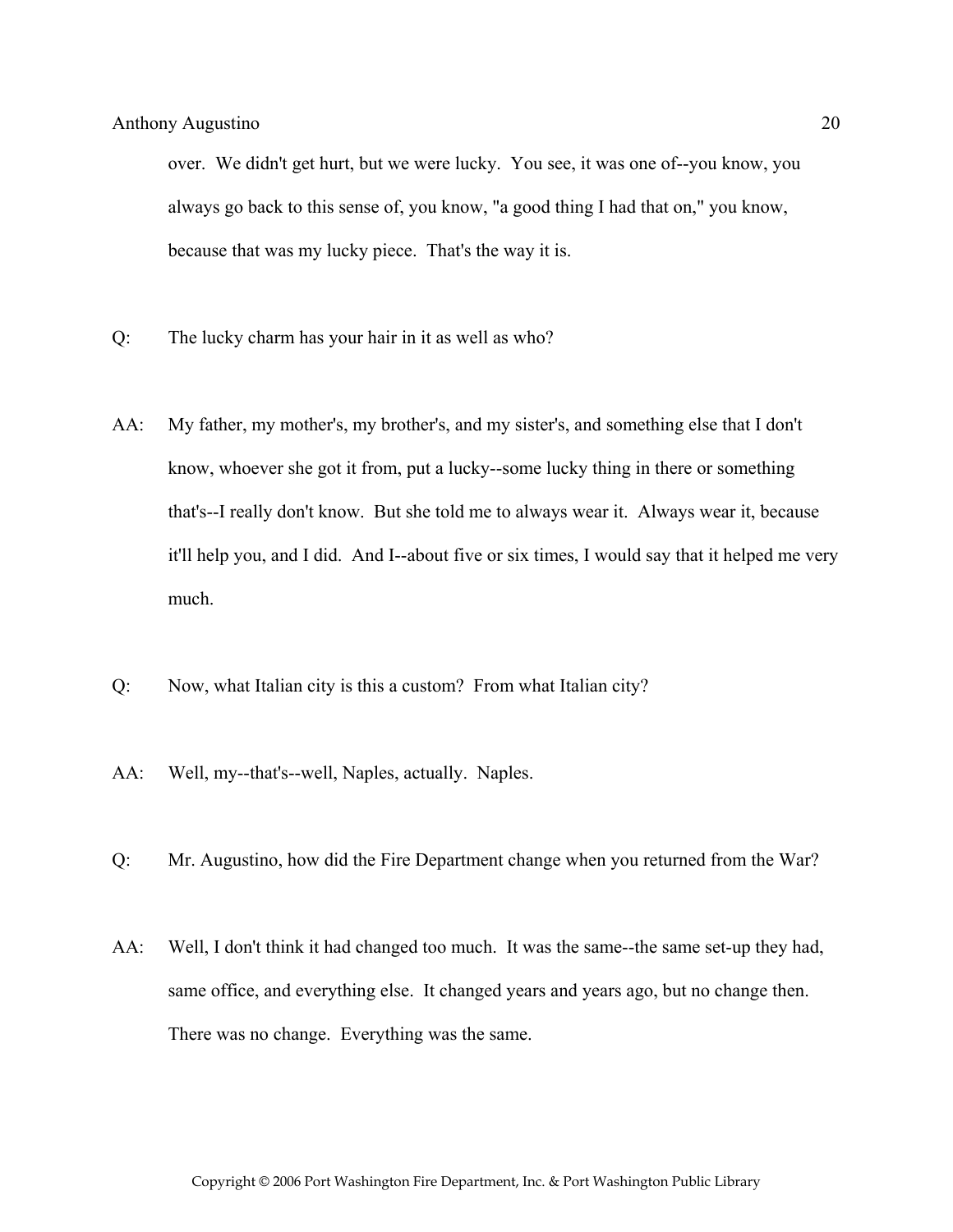- Q: What years ago did it change, that you say?
- AA: Oh, it was about--it changed from--used to be the foreman that was in charge of everything, and then the engineer. But now they have a Captain. They changed it to a Captain, and he is the foreman. They got rid of the foreman's name, and they use it as a Captain now. The Captain is in charge. And that was the--see, that's the only--that was the only change they made since I remember, since I've been in the company. From a foreman to a Captain, and that was just changed recently, about maybe six, seven years ago. I don't know, something like that.
- Q: The uniforms were changed. Can you tell me a little about that?
- AA: Oh, yes. The uniforms we had were beautiful. Red, white, with the ladder--hook and ladder--a ladder across with red. Oh, we won so many prizes for the best dressed [company in the parades. Every time we would go to a parade, we used to be number one](http://www.pwfdhistory.com/trans/augustino_trans/ahlco_parade07.jpg)  or number two. But it was really terrific. But then, all of a sudden, they changed it to all one--all, you know, one uniform, which is blue. And then we had to change it to blue, and that's the new uniform right now.
- Q: How do you feel about the change?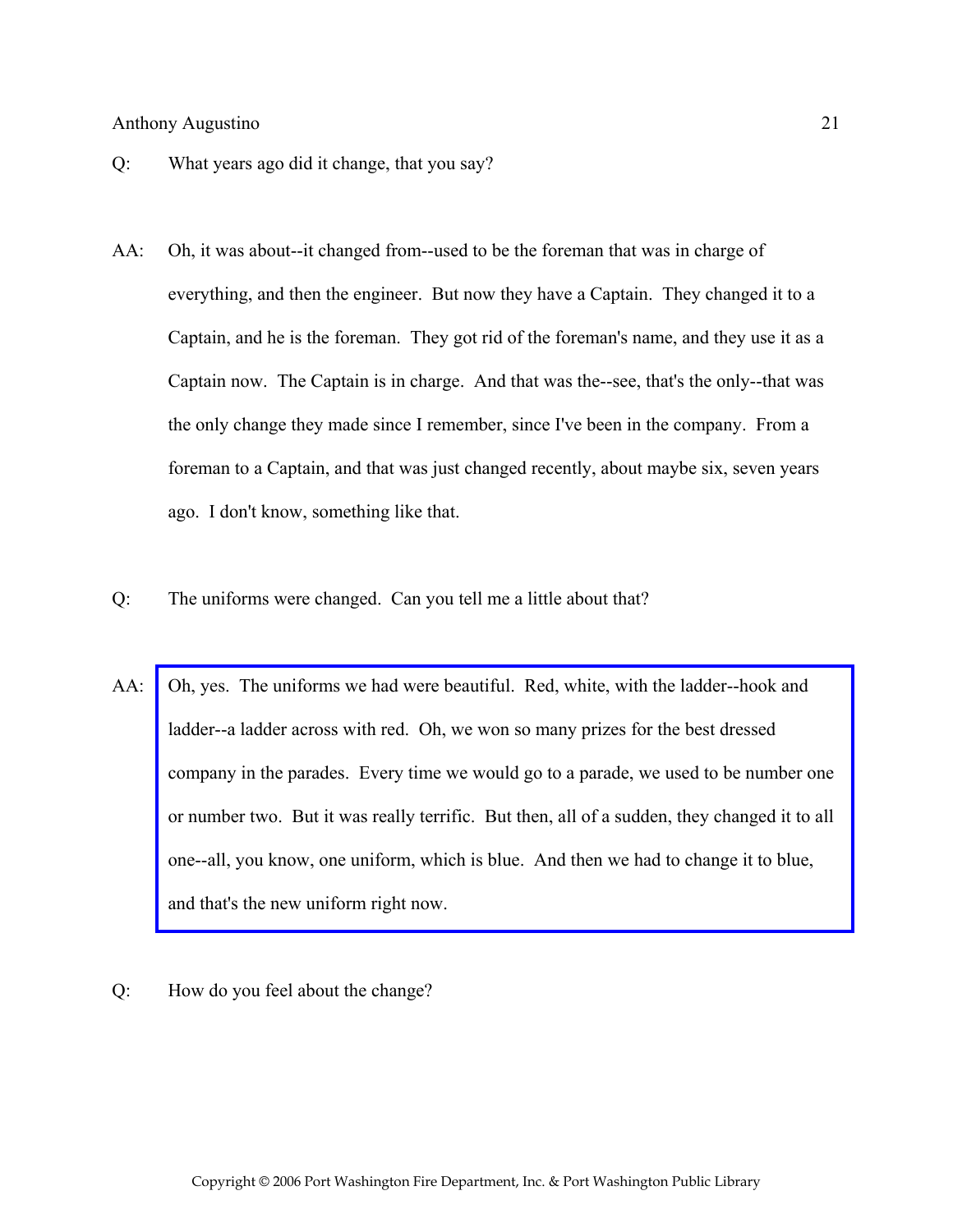- AA: Well, I hate it a little bit, because we were doing so good with the red and white one. But then, I don't know why they changed it, to tell you the truth. I never did find out. But they changed it, and that's it. We had to go with it. They put it through the by-laws, and then they changed it. That was it. I liked the red and white, instead. In fact, I've still got my--my belt. The big belt there that goes onto the--I got rid of the red shirt, though and the white pants. It was wonderful; they were nice. When we paraded, boy, everybody--it was a real, real clapping and everything else for us. But that's it. They change. Everything changes, as you go along.
- Q: What did you like the most about the old uniform? What was it about it that you liked?
- AA: I tell you, the old uniform was snappy. It was nice. It was good. And then, it felt real good wearing the red and white. It was nice, and I'll tell you, it was--you were walking down Main Street or any street on the Island, when we went to the fire, when we went to a parade, it was terrific. The people were clapping all over the place. But it was nice. It was good.
- Q: Tell me a little about the parades.
- AA: The parades? Well, as far as I know, I've gone to parades almost continuously, all of them. See you had to make points to stay in the fire company. Like we'd start at the beginning. You had to have points. And the paraders, you get one point for the parade.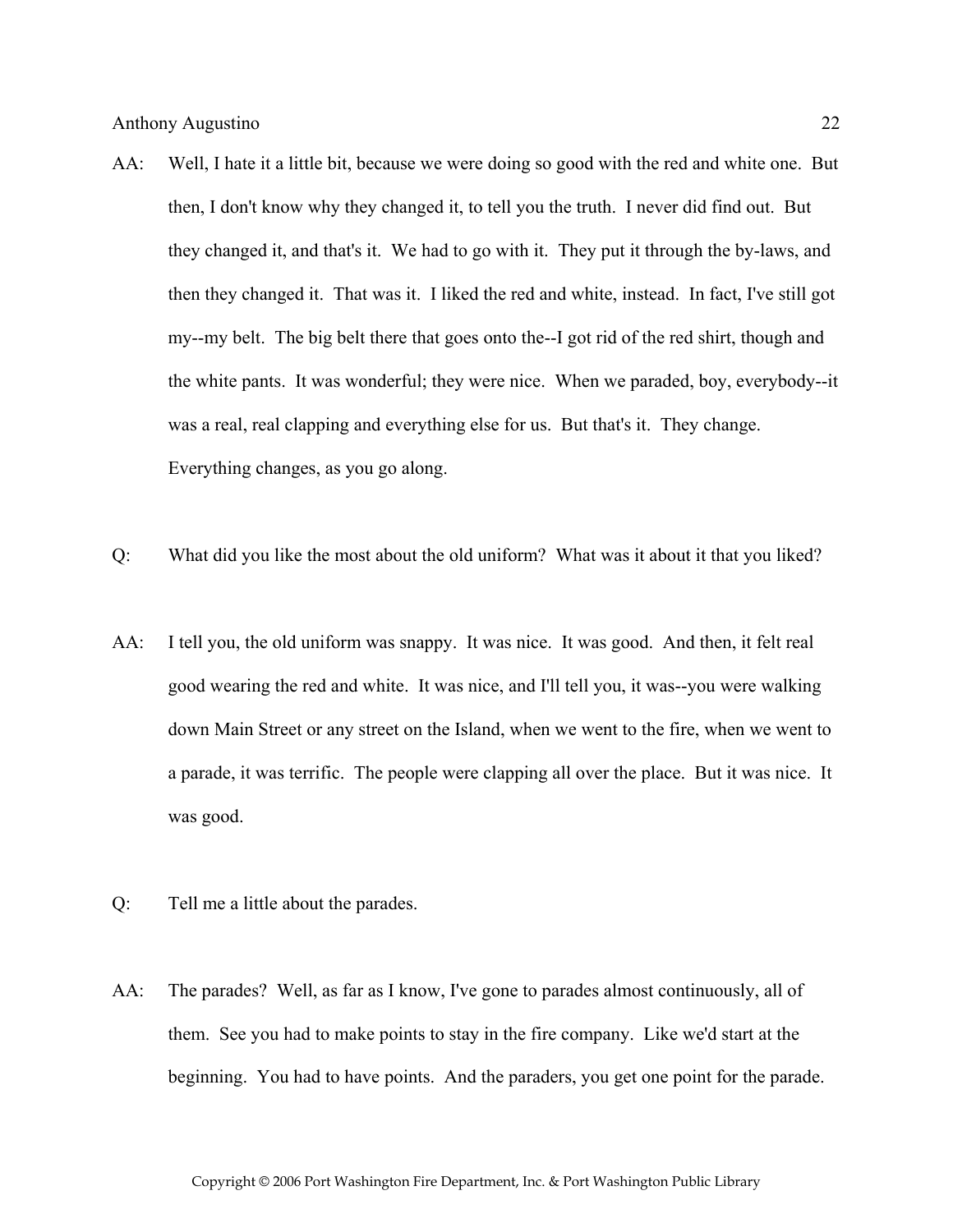So I used to like to march, because I was in the Army, you know, I used to march in the Army, and I felt good. I felt good marching with the firemen. It was very nice. And I made as many as I could.

- Q: Tell me a little bit about the rituals of your department? Like the funerals. What happens at a fireman's funeral?
- AA: What happens at a fireman's funeral? Well, fireman dies, we go full uniform the night before he is buried. We go to, say to Knowles. The whole Department goes. Not just Atlantic's. Whoever goes goes in full dress. And that's another thing that you get points on. Going to funerals, you get a point. And you go to a funeral dressed up in full uniform, and they have some sort of a--the chaplain's there, and he gives a--what the fireman accomplished, you know, while he was in the Fire Department. And it's all one- it was really nice. It's good for firemen to go to these things.
- Q: Why is it good? What does it do for you?
- AA: Well, you feel honorable. Honorable to go to them, because he was a fireman, and you want to go to his wake and stand at attention and--and greet his people, greet his family. It's just something that's good for firemen to do. To go to a wake for a fireman.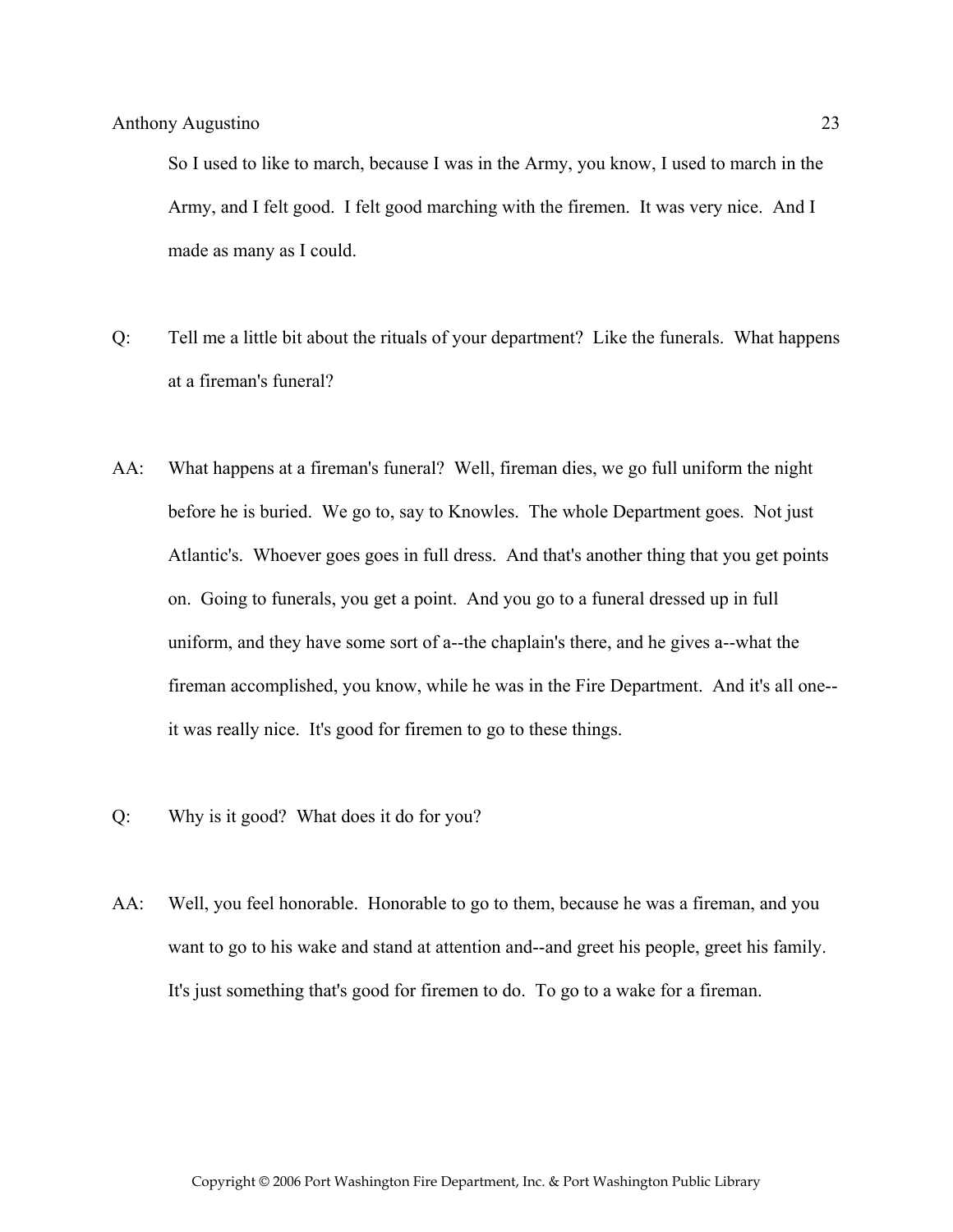- Q: What does it do for you personally, inside of you?
- AA: Well, I think, in here in my heart, I always try to make every one of them, unless I'm out of town. But it's just, you're losing a buddy. That's what you're actually losing, you know. You're losing a friend. Just like in the Army, you're losing a--in the Army, you know, and it's the same thing as you're losing a fireman. And it's a good thing to go to the wake and stand at attention. Yeah, that's why.
- Q: Did you ever think you were going to die in the Fire Department work?
- AA: No, I didn't. I didn't think I would, but, you know, things do happen. You never know. That's why I say they gave you so much--so much assurance on how to do things at a fire that you should be able to come away without any accident, or anything like that. The training that you got.
- Q: Why do you do--or what made you do this hazardous work?
- AA: What what?
- Q: Why did you do such dangerous work?
- AA: Well, I don't know. You belong to a fire company, you don't, you know, you're thinking it's nothing, you know. But then, all of a sudden, everything, sometimes it gets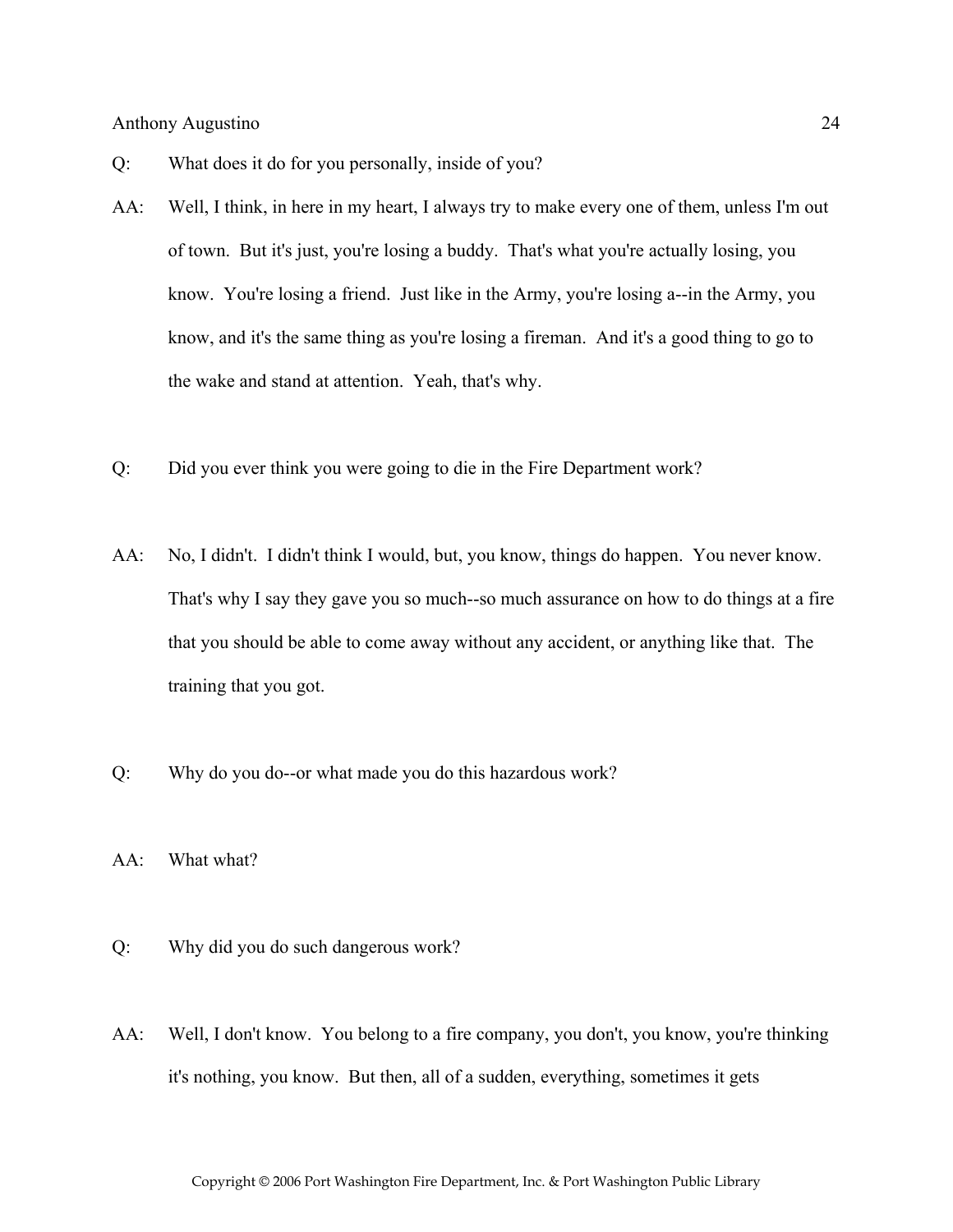dangerous, sure. But you got to live with it. You've got to do it, and that's it. Once you're in the company, you've got to go to it. You've got to go to the fires. If something happens, it happens. That's all. But you got to try to prevent that thing from happening.

- Q: And who advised you the most in your company? Who gave you the most advice? Who did you turn to?
- AA: Well, everybody. All the officers, actually, put in time to give all these rookies what they think is the best way to do it and not the best way to do it, and, you know, make sure that everything is okay. But mostly the officers are the ones that give you the answers.
- Q: Did you ever make any moving rescues yourself? Did you ever rescue someone?
- AA: No, no I didn't.
- Q: And what is the primary focus in yourself when you're doing this work? What do you focus on inside of yourself?
- AA: What do you mean by focus on?
- Q: I mean, what is going through your mind? What's inside of your spirit?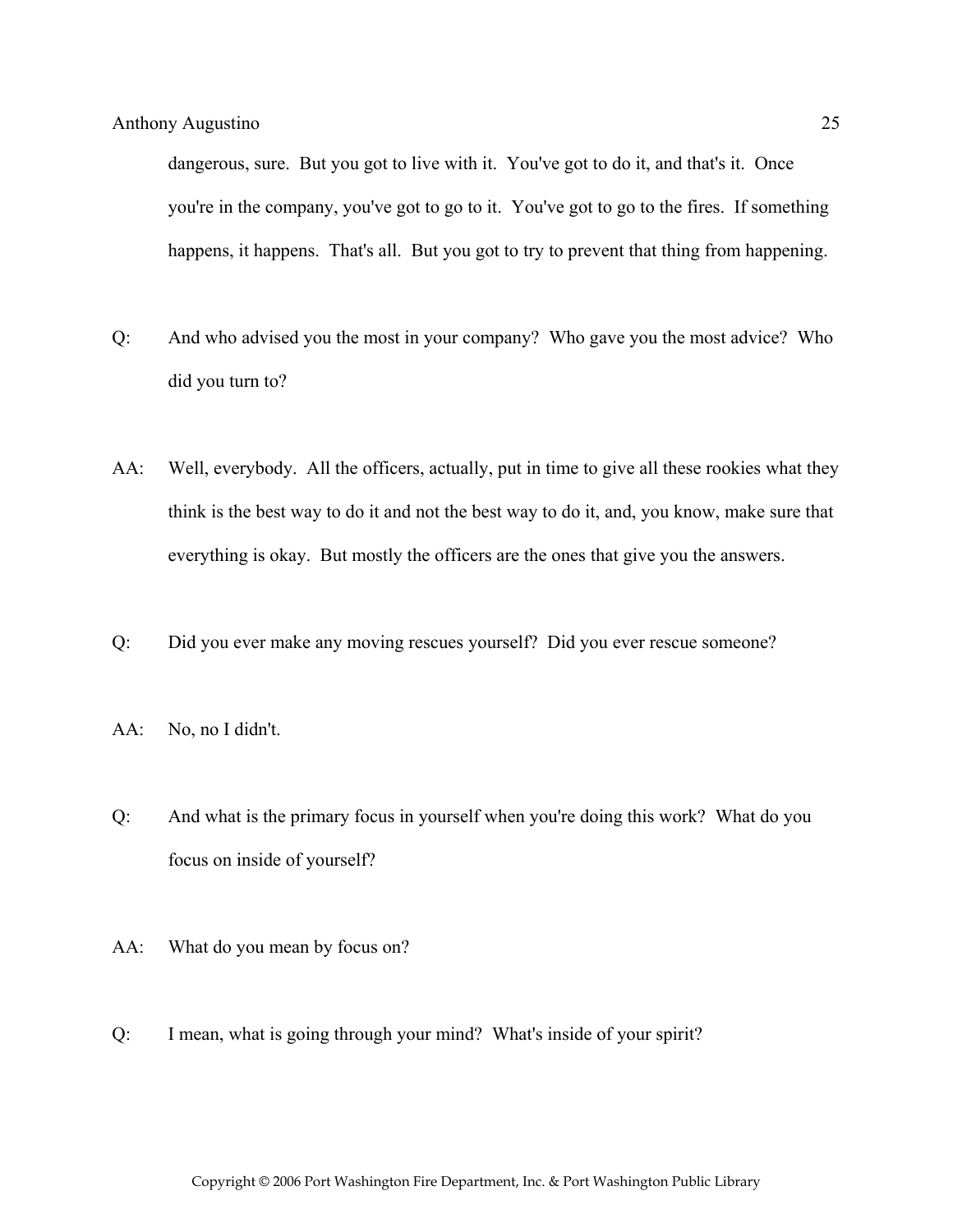- AA: Oh, all you're thinking--do your work and make sure that you come out of this all right, but don't get all excited, because that's what makes things bad. Just do the work, like you were assigned to, and make sure that you come out, and everything is fine.
- Q: What was the most unusual situation in a fire you were in?
- AA: Unusual? I don't think I had any unusual thing at the fire company, firehouse. No, nothing.
- Q: You were in the Department in the ... [END OF SIDE A; BEGIN SIDE B] ... You were in the--to go back again, you were in the Fire Department in the '50s and '60s. There was social upheaval culturally. What was it like in the Fire Department? In the '50s and '60s, did you have, you know, hippies that joined, wore long hair?
- AA: I don't know. I didn't notice that much change in the '50s and the '60s, as far as I remember.
- Q: When you were in the firehouse, there wasn't television in the '40s. What did the men do for recreation?
- AA: Well, we had--we had a play room downstairs. Had a pool table and a card table. That was about it.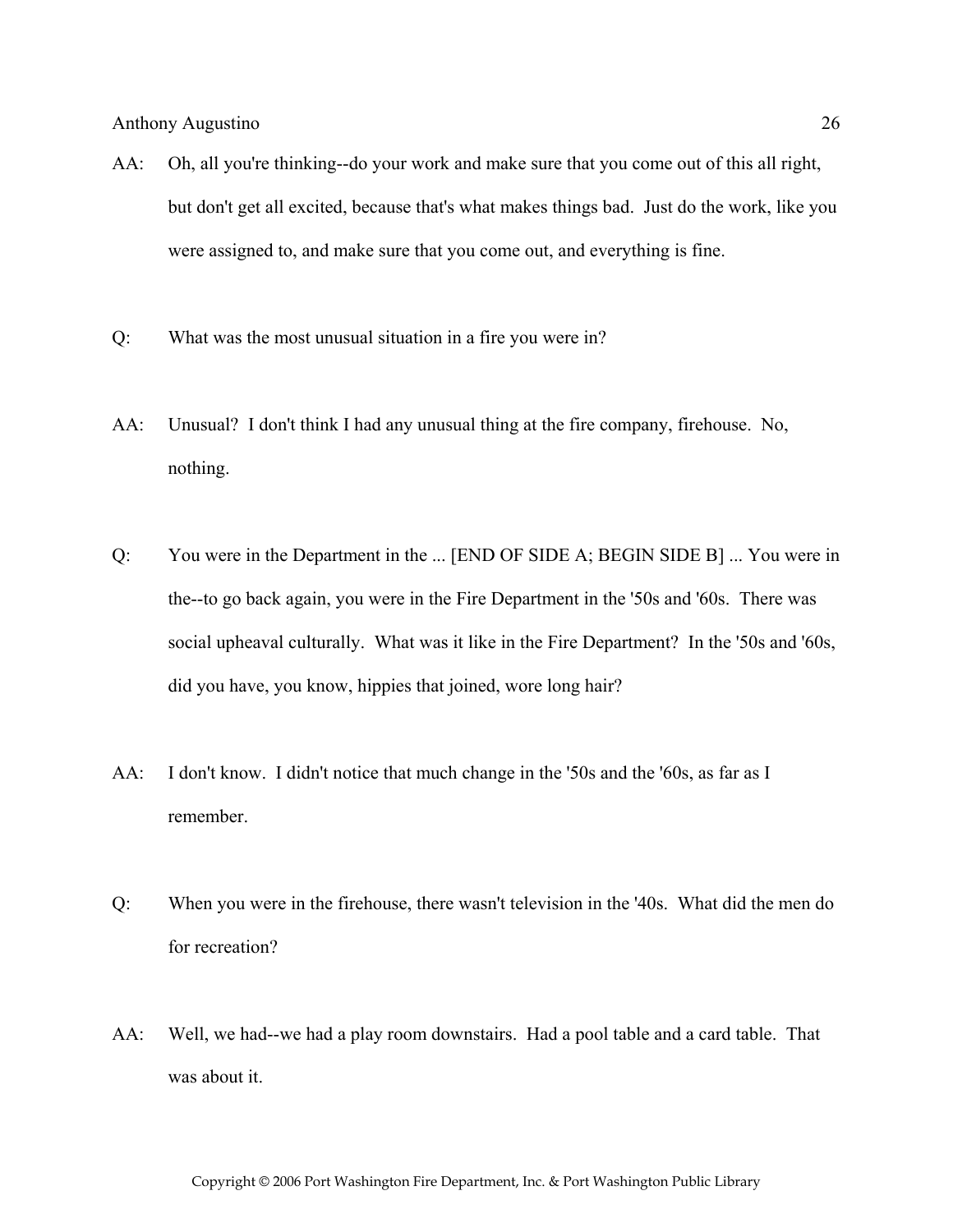- Q: Did you ever do kitchen duty?
- AA: At the firehouse? No. No.
- Q: And how has, for instance, during the War years, there was rationing. Did that affect the fire company in any way?
- AA: What was that?
- Q: Food rationing during the War?
- AA: Rationing?
- Q: Food rationing during the war, did that affect the firemen in any way?
- AA: Well, I don't know. I wasn't there. I was in the service, so I don't know. It probably did. It probably did, because--and I can't say, because I wasn't there. I was in service.
- Q: Did you have any mottoes when you were in the Fire Department? Did you have any mottoes? Sayings? In the Fire Department? Particular mottoes?
- AA: No.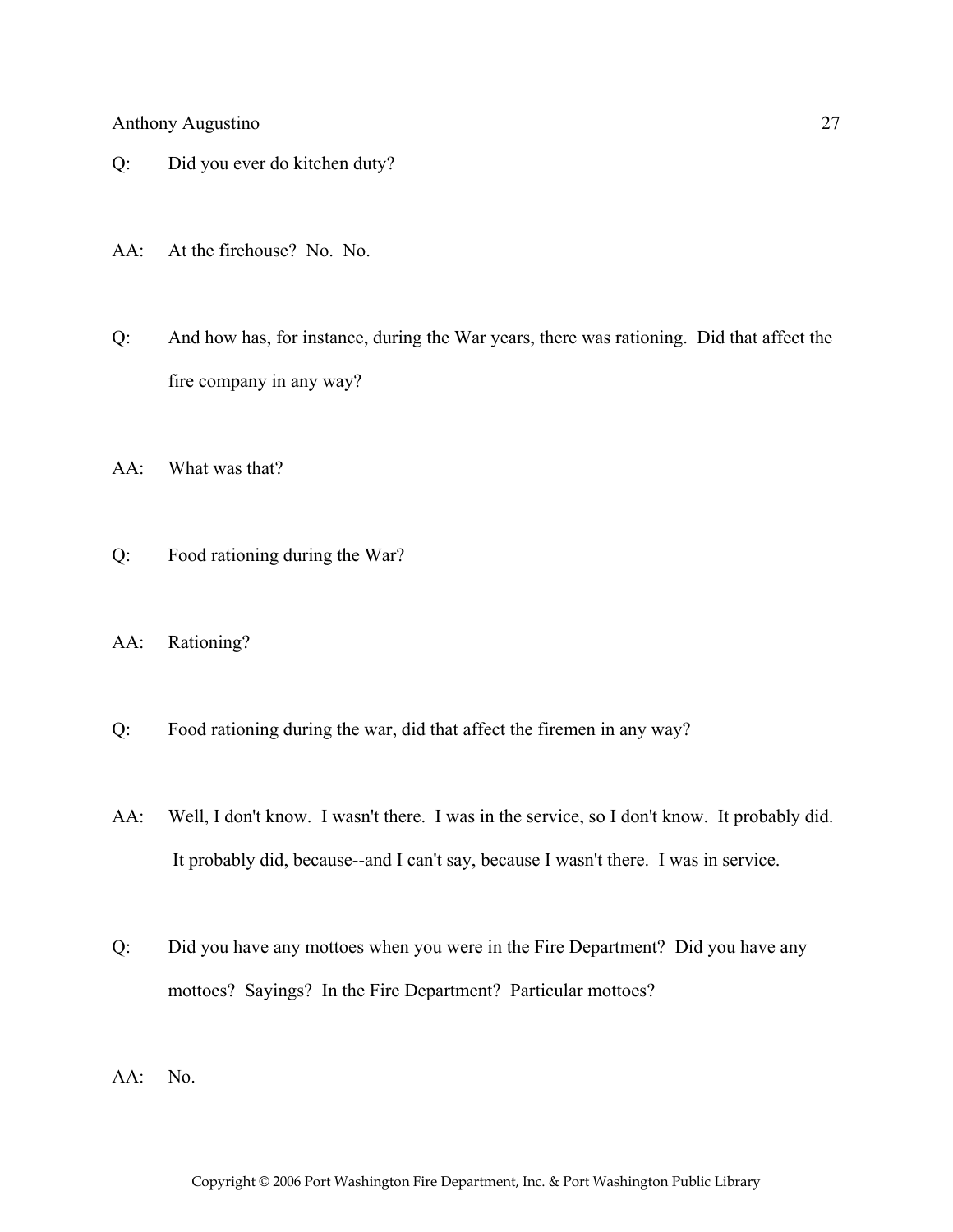Q: Did you have any mascots? Like animals that were your mascots?

AA: No, no.

- Q: Were you part of the drill teams?
- AA: No. No, I never was on a drill team. But they still have it.
- Q: When you go to firemen's dinners ...
- AA: Firemen's what?
- Q: Dinners.
- AA: Yeah.
- Q: The dinners. What happens at these dinners? What do you--what's the reason for them, and what happens at the firemen's dinners?
- AA: Well, I guess it's an old routine they have. Every year they have a firemen's dinner. They have their own--each company has their own dinner. But then, the Department has one dinner every two years. That's because they're bringing in a new Chief, and the old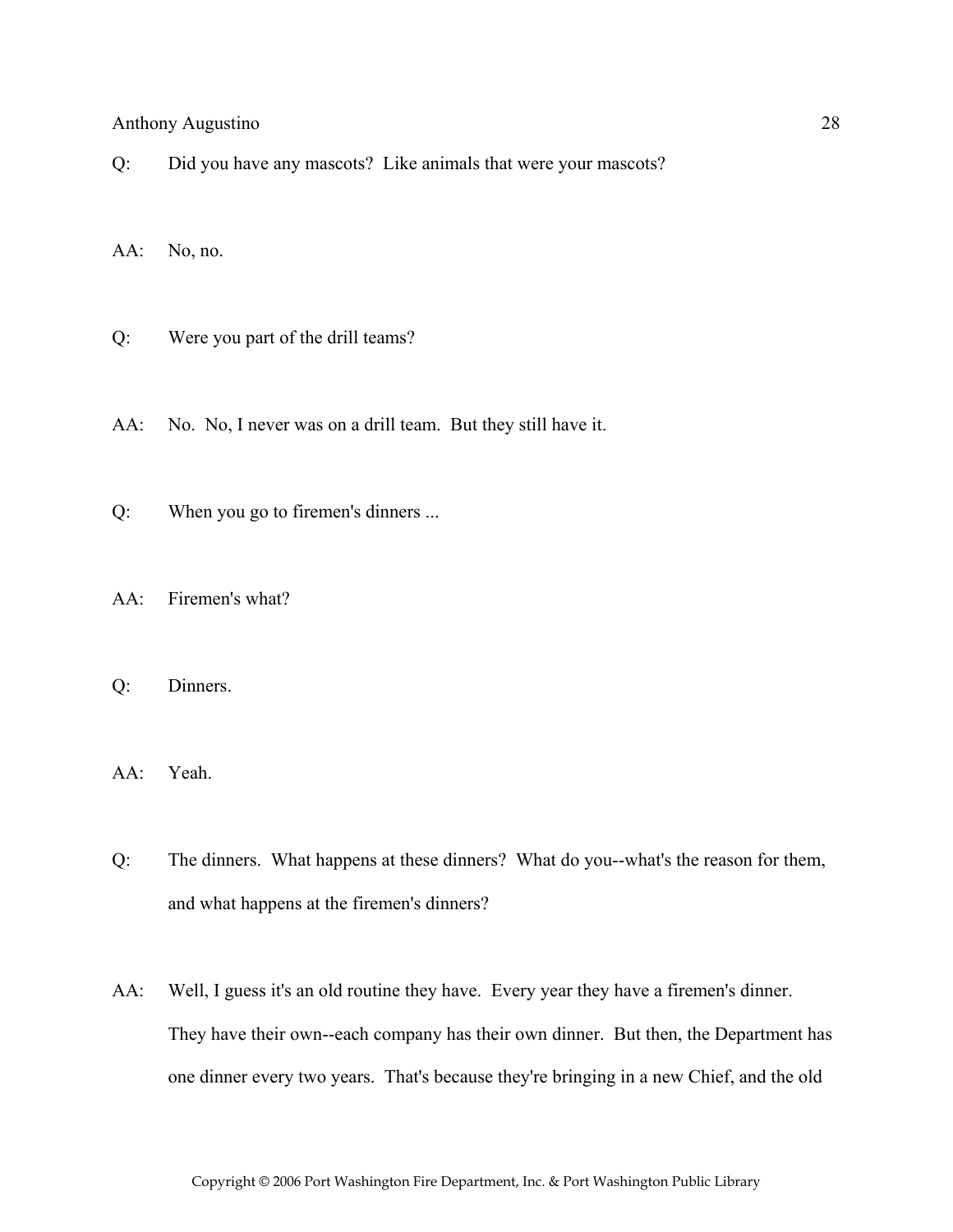Chief goes out after two years. That's why the Department has one every two years. And the companies have theirs every year. Once every year.

- Q: And how is the ritual at the dinner? What's the ritual?
- AA: Well, at a firemen--the firemen's dinner is the new officers come in, actually. They have the new officers coming in, they introduce the new officers. And they--and then, they have dinner. That's more or less what they have. And it's not much. Just like changing over the guard, like the firemen. Every year there's a new Captain comes in. Or, if not, if he gets re-elected, then it's the next two years that they bring in the new officers. But that's what it's all about. It's not--it's more or less a yearly thing.
- Q: What do they generally serve at these dinners?
- AA: Well, it all depends. All depends what the--all depends what the, who's in charge of the dinner, what they have. They could have roast beef. They could have chicken. They could have everything. They could have anything, you know. It's all up to the head of the committee.
- Q: Do any of these rituals, like the dinners and the parades and the funerals, what emotions do they inspire in you? What are your emotions when you partake of these rituals?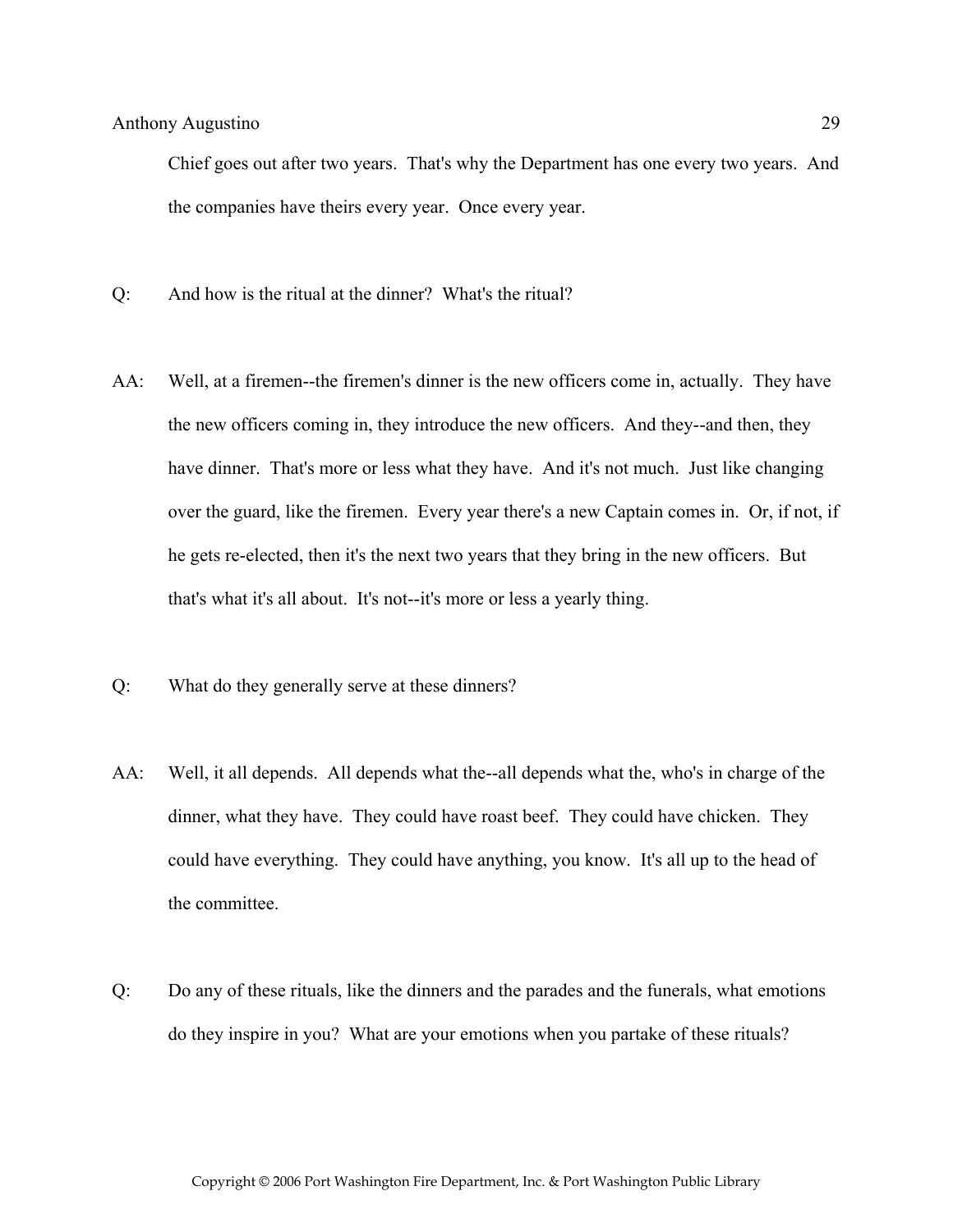- AA: Well, my emotions is the same--there's nothing--as far as the dinner's concerned, you go, you relax, you talk to the fellows, you talk to your friends' wives, and everything else. You get together, as well as--you get together and you have a little fun. And that's all. That's about it.
- Q: Did you have a retirement dinner?
- AA: Yes.
- Q: Can you tell me about it?
- AA: Twenty-five year retirement dinner. We had it at--what's that? Glen Head there? I forgot the name of the place, but it's in Glen Head. That's where I had my twenty-five year dinner there. They gave--Nassau County, they gave me plaques, all different plaques. Twenty-five year member. And it was nice. For dinner, you have--you have, I think they give you ten guests. You could take ten guests with you. Then, they give you all these different things, being a twenty-five year member. I got mine in my den--all my plaques--hanging all over the place.
- Q: Did you have any kind of humorous incidents that you can remember?
- AA: No, I can't. No.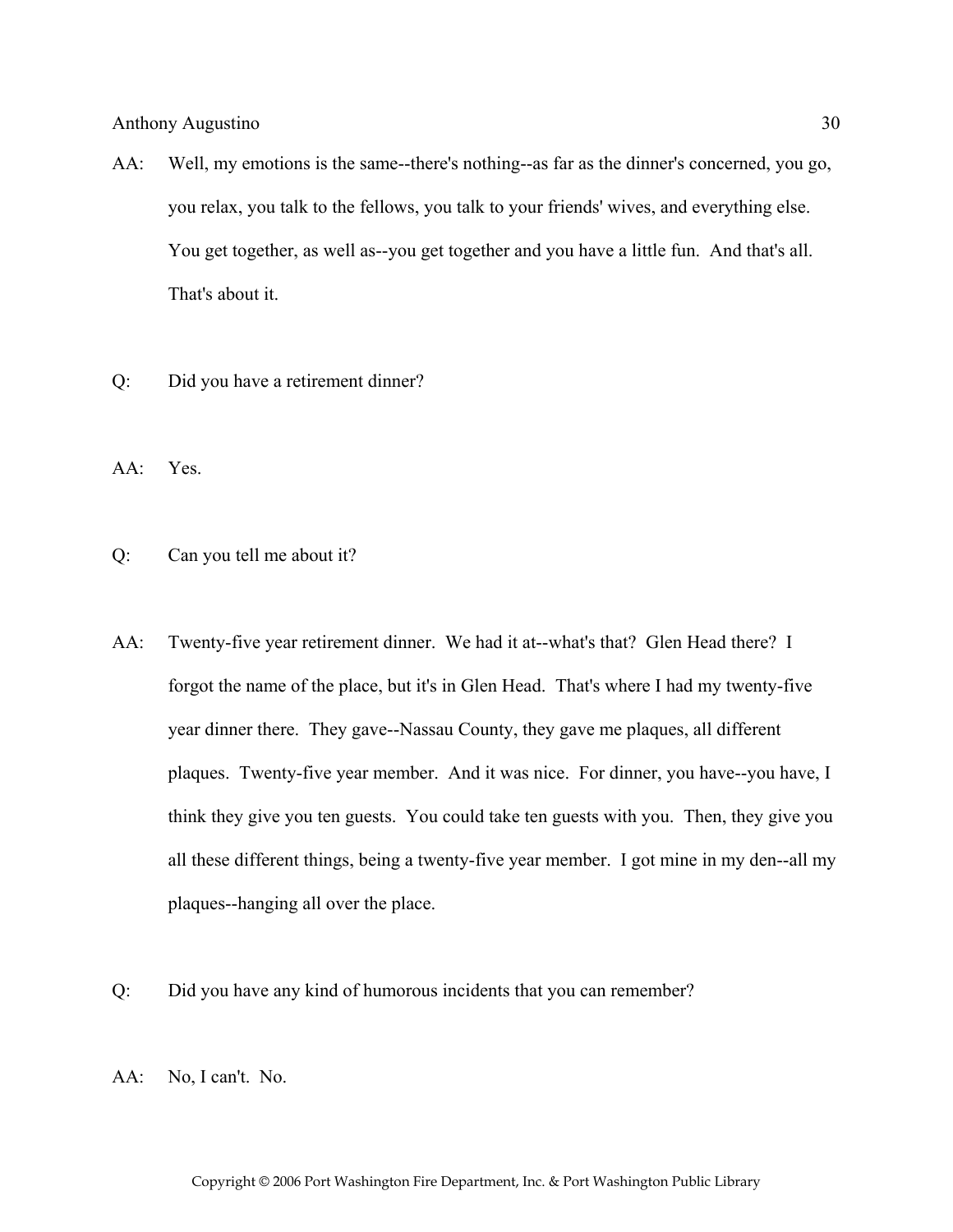- Q: Can you remember any particular wisdom that was passed down to you from your elders?
- AA: Well, they told me, to be a good fireman, they said, you got to pass your tests and then do what you're supposed to do, and then everything will come out all right. If you do what you're supposed to do it will be okay.
- Q: How do you feel about women in the Fire Department?
- AA: I don't object.
- Q: Was there any feelings of racism in the Fire Department, early on?
- AA: No. No. No.
- Q: Did you have any physical stresses during your time as a fireman?
- AA: No.
- Q: What do you consider to be a good firefighter? What are the qualities?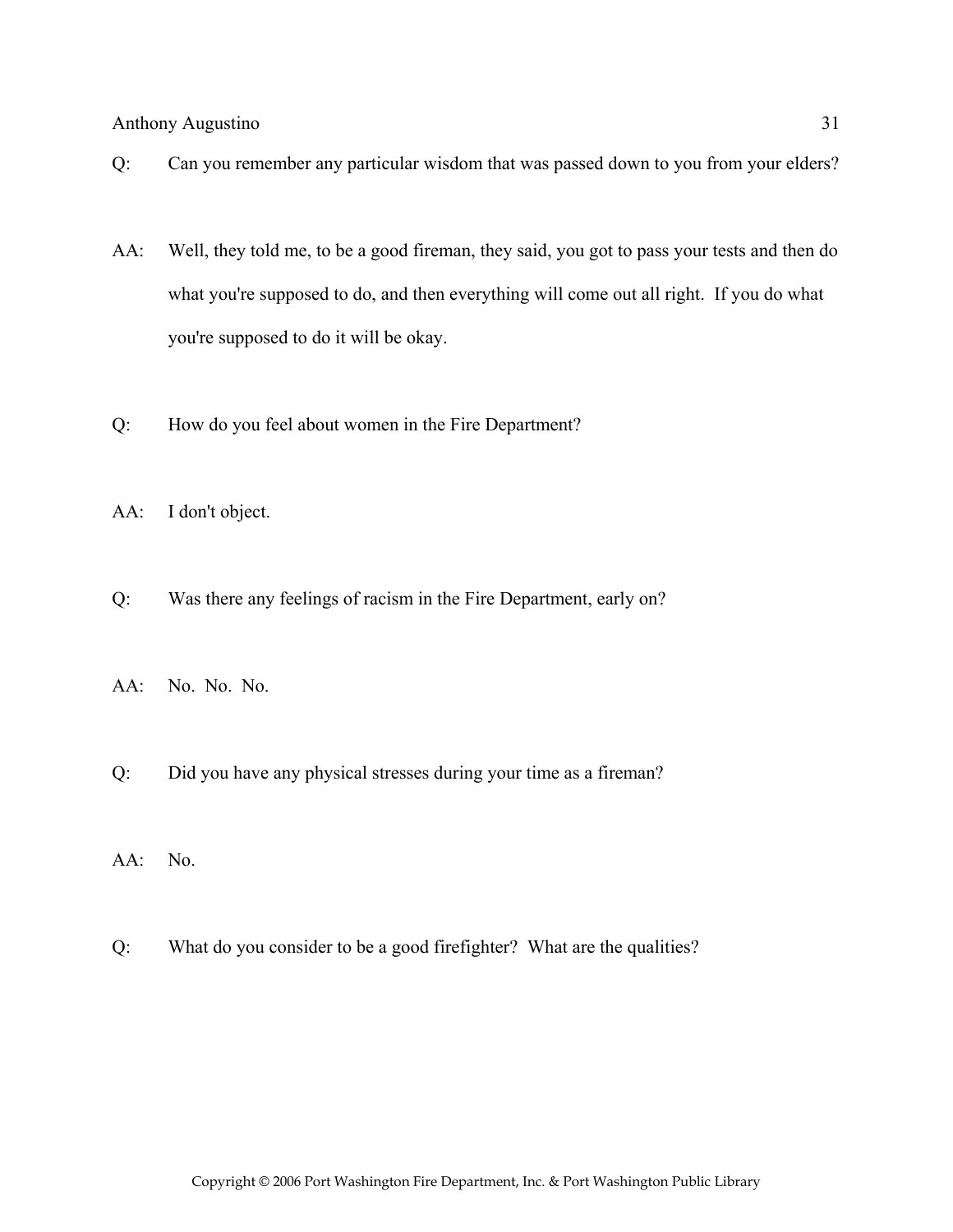- AA: Well, a good fireman is you make your meetings, make your fires, make your parades, and make everything else that they require for you to do to be a good fireman. And that's it.
- Q: Have you ever disobeyed any orders?
- AA: No. No. No.
- Q: What about what makes a bad fireman, in your opinion? Who would you not want to be in a burning building with?
- AA: I don't think there's anybody. They're all good, as far as I'm concerned.
- Q: How are the individuals critiqued about their skills? When you were a rookie, who told you if you were doing something not right?
- AA: Well, that would be the man in charge. Either the Chief, or one of the other Chiefs, or your company commander. They're the ones that tell you if it's wrong.
- Q: Were you ever called in and ...
- AA: No.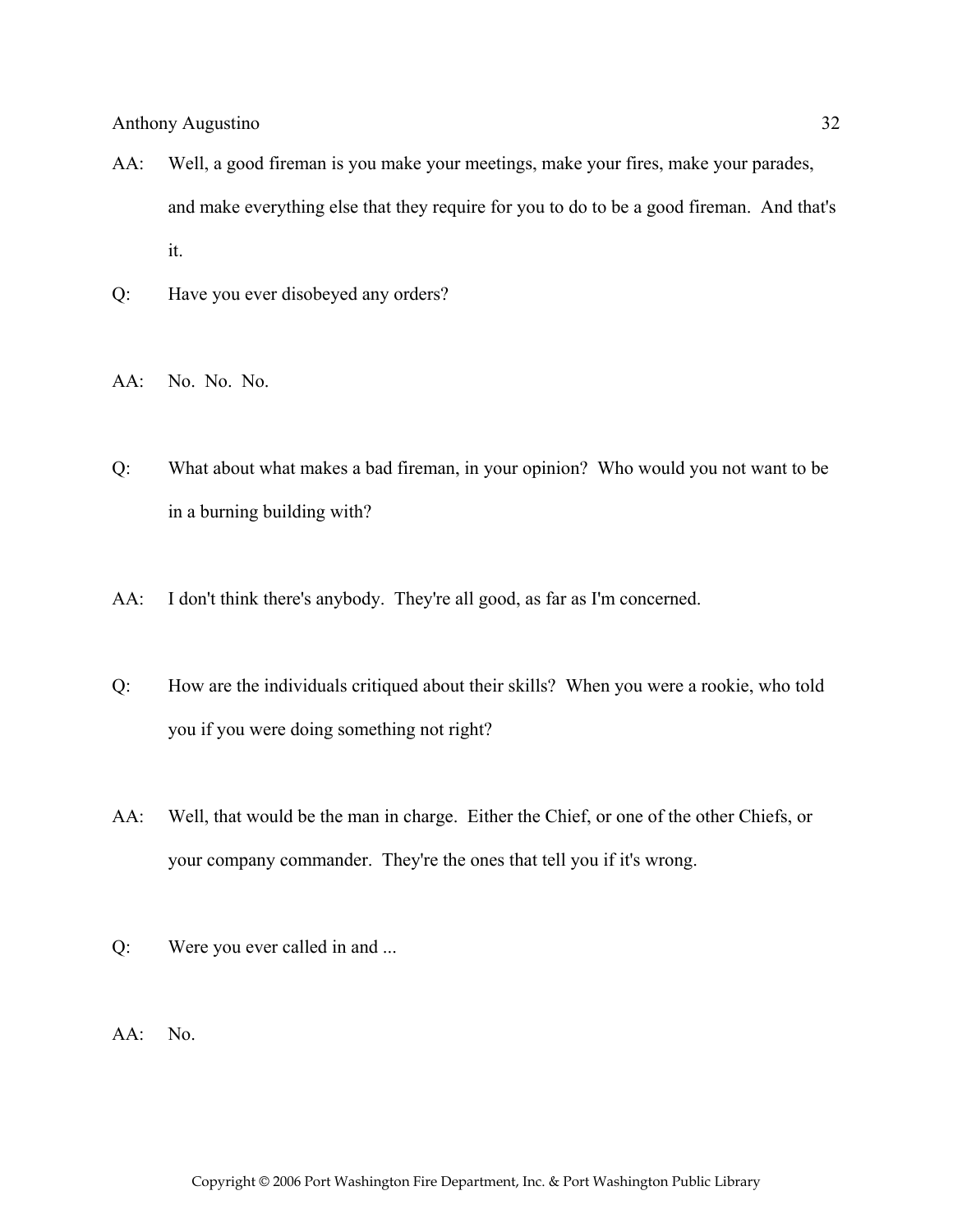- Q: What do you think are the greatest strengths of the firefighting culture? What are the greatest strengths that they have?
- AA: Greatest strengths?
- Q: Strengths. Or weaknesses, in the Fire Department?
- AA: None. I don't know. That's a hard question.
- Q: Okay. Well, who were the most interesting characters for you, and that you met in the Fire Department? Did you meet any interesting people that were eccentric?
- AA: (Laughs) no. They were pretty good fellows, firemen working with me every time we went in the fire. They were all good.
- Q: How do you think things have changed the most for you over these years in the Fire Department?
- AA: Well, over the years? To me, you see, I've been in--after you're in twenty-five years, you don't have to make any more points in order to stay in the fire company, and you don't have to go to fires. You don't have to go to the parades. You don't have to go to anything that has to do with it. But most of us--I do--I still go to meetings. I still go to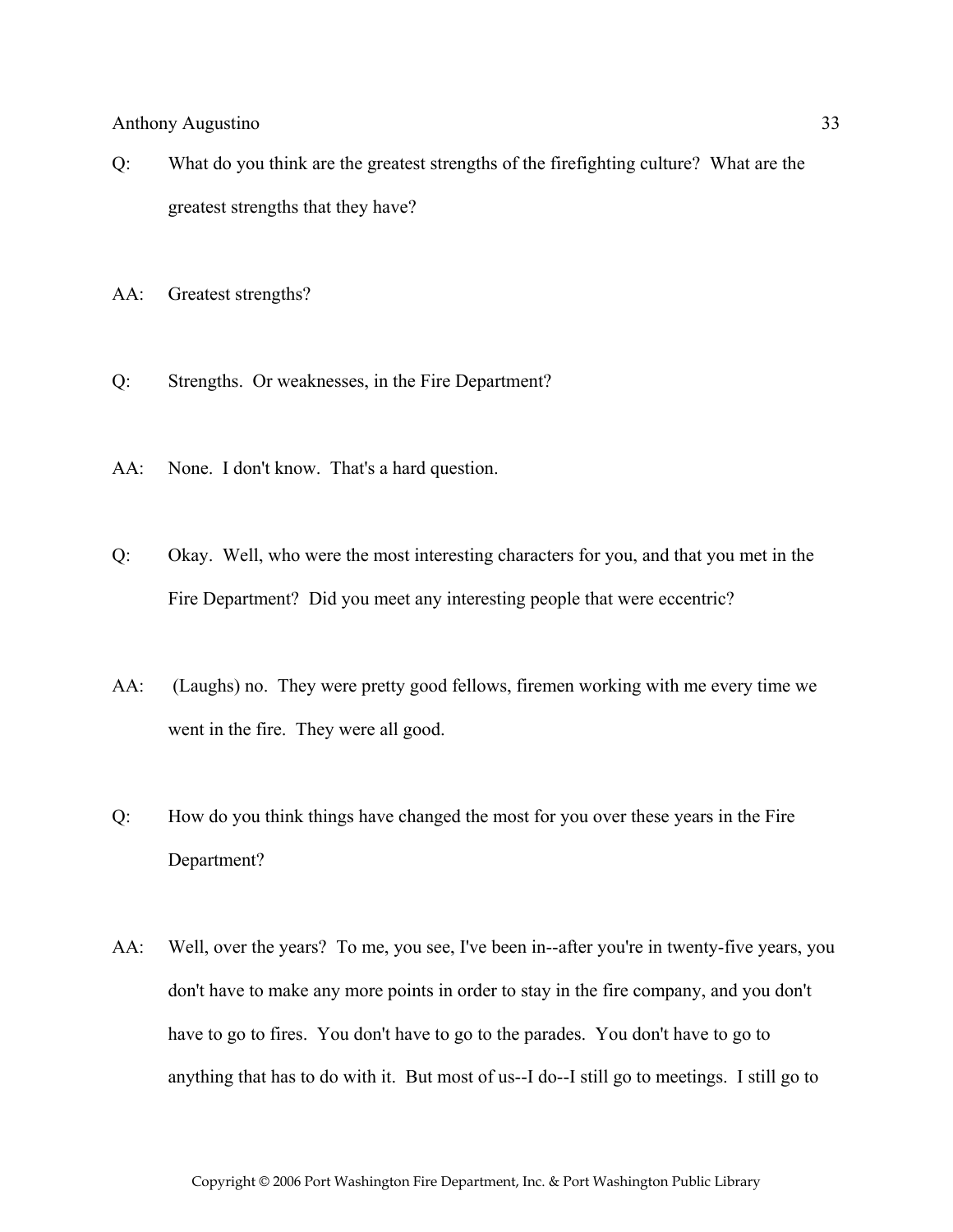wakes. I still go to parades, but I don't march. And that's the difference. See, I don't have to go into any fires anymore, now. After twenty-five years, you're exempt. In other words, you don't have to take care of those.

Q: When you hear that fire alarm go off, still ...

AA: Yeah.

- Q: ... what happens inside ...
- AA: What happens to me is I could--now, I don't think I could go. I've got this thing with me here, I says--I--sometimes, though ...
- Q: What's that thing?
- AA: My cane. Sometimes when the fire whistle blows and it's close by, you know, maybe I'll get it. I'll get the cane, and I'll get in the car, and I'll go down, just to see what it's all about. But I can't participate or anything. But it's nice to go every once in a while, once that horn blows.
- Q: What memories come up to your mind when that happens?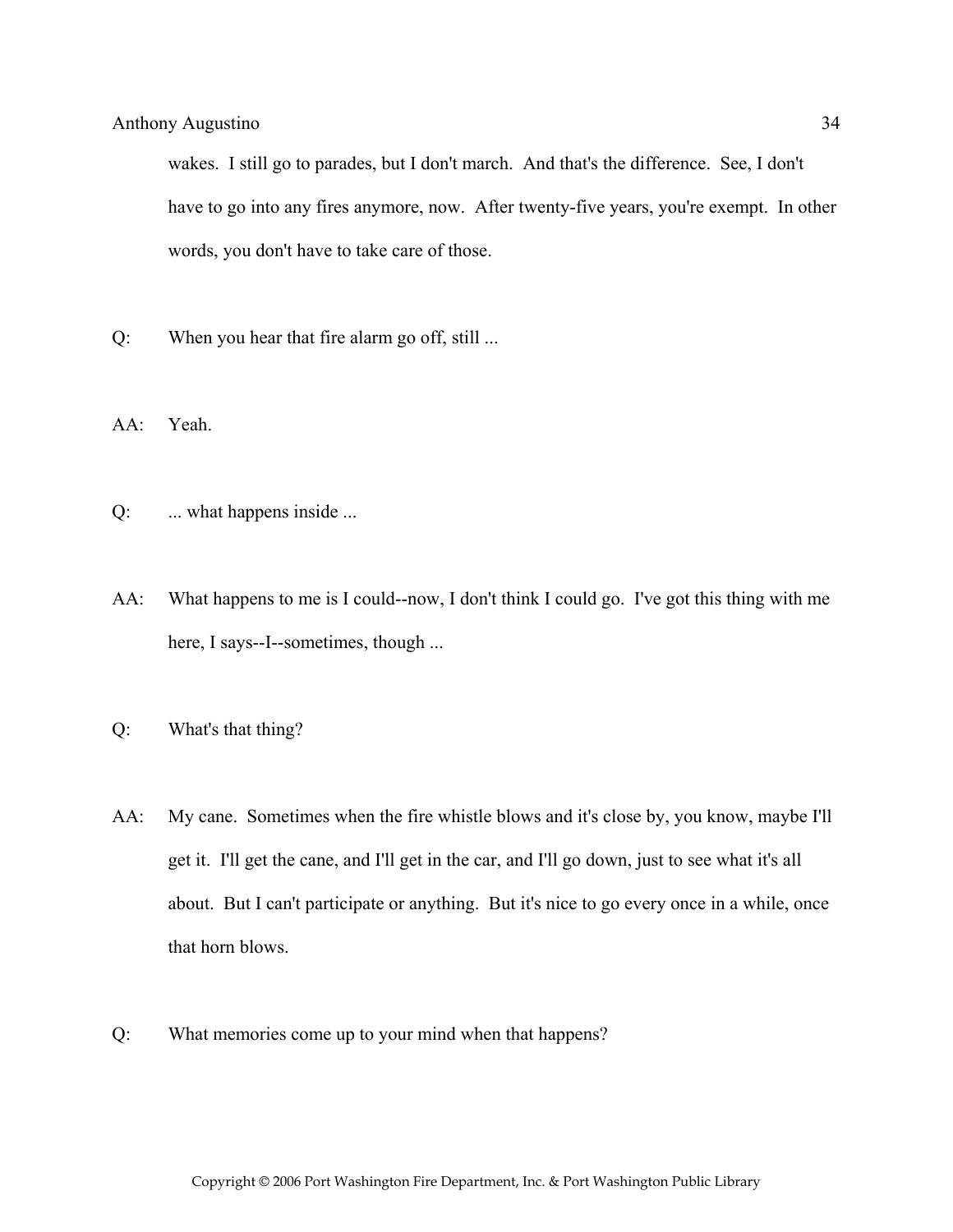- AA: Memories coming up? When that horn goes off, I'll tell you, especially at night when you're sleeping. And I'm still not--I'm still a fireman, not a twenty-five year man. My wife makes me laugh. She says, "What are you doing with your pants hanging? Your shoes?" That's what I do. I slip on my pants, my shoes, my shirt, and I'm off. She gets a big kick out of that. But that's the way you get out fast, because at that time we didn't have any--now they have these little things at the house where it comes in through the- alarm comes into the house before the alarm goes off. So we already got the message, and you're all ready to go before the alarm goes off. Makes a big difference.
- Q: How did you used to set your clothing out?
- AA: My clothes? Oh, I set them up the night before, all the time. What I'm going to wear.
- Q: Tell me about that.
- AA: Well, you got to make sure you got the right pants if it's wintertime. You got to make sure you got the heavy pants, you know. Of course, it's cold. If it's the summertime, you've got to make sure you have the light pants on. So, it's all set up for you to get in it. And the shoes. Get your keys. Get the car and go.
- Q: When you say "set up," what do you mean by set up?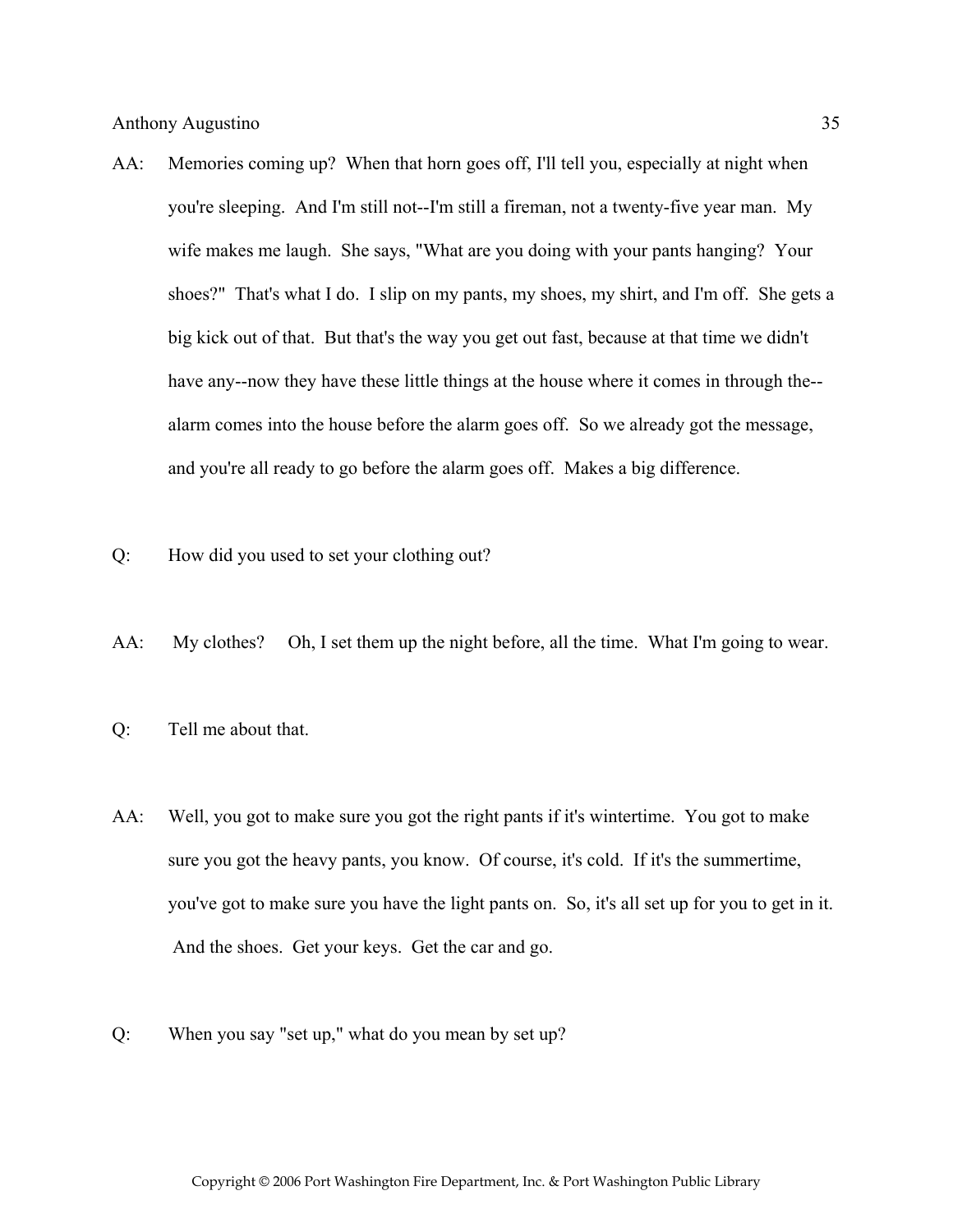- AA: Set up? It's all set up. The shoes.
- Q: Where.
- AA: Right where the pants is. You put the pants on, then you slip on your shoes, and then you're off. With a shirt you go on down. Get the key on the counter. Your car was already facing out, got it backed in. So you jump in the car and off you go. But that was- -that was the system we used.
- Q: And what do they do now?
- AA: What do they do now? Nothing (laughs).
- Q: What do you mean, nothing? (laughs)
- AA: Well, I don't know. Well, because I'm--now, I don't have to go to any fires, so I don't do anything. I just--I just hear the whistle. Then, if I want to--if I--especially at night, you can't get up. You know, you're--once asleep, but then you, all of a sudden, you hear the alarm, and you're laying there, you're wondering what's going on now? Where's that fire? you know. You're thinking, "I hope everything's all right." Then, all of a sudden, about fifteen minutes later, you hear the trucks coming back, so as you say everything is fine,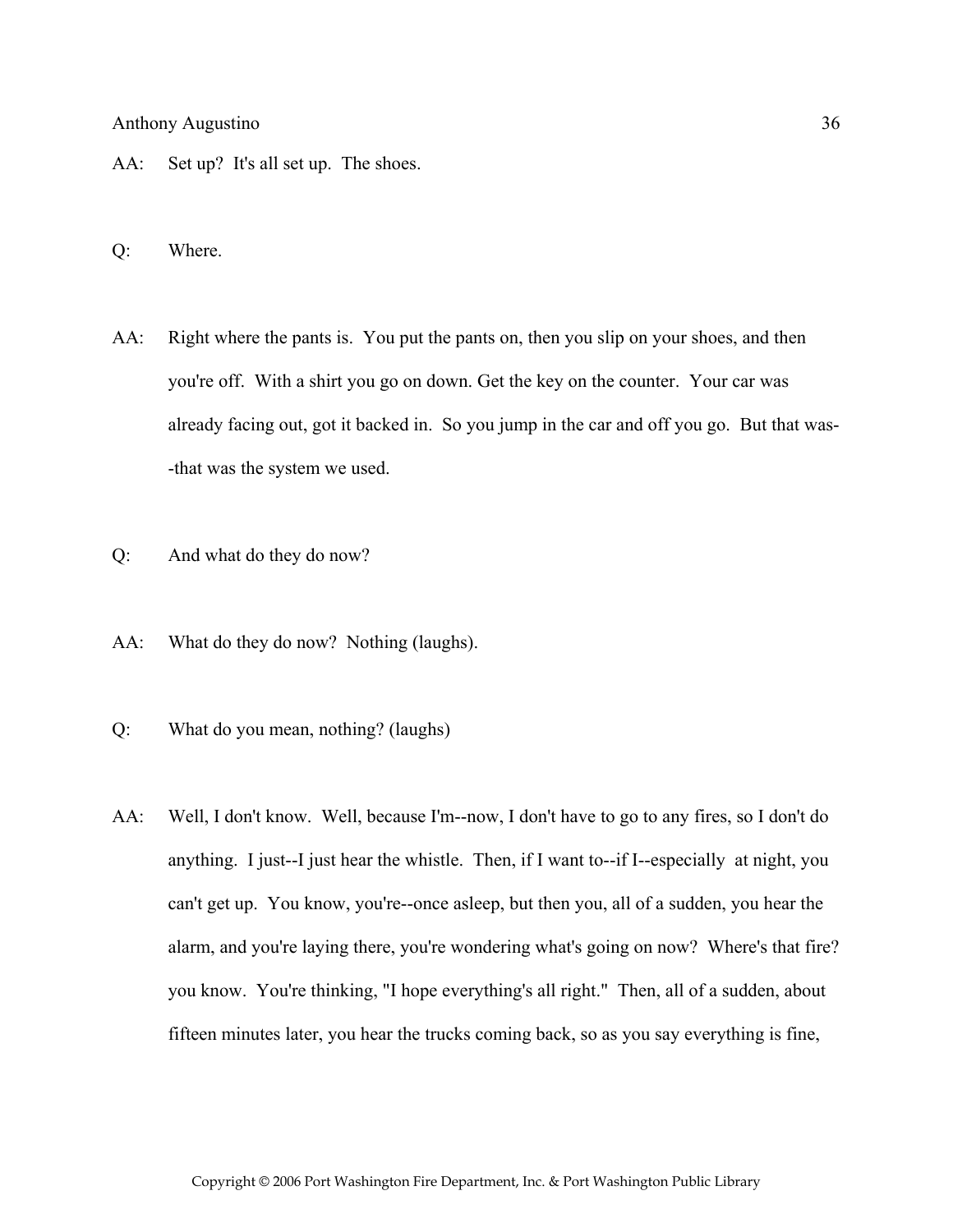nothing happened. Or you don't hear the trucks coming back, then you know it's a big fire. That's it.

- Q: Tell me how it felt to be a firefighter in the rank and file over all those years.
- AA: Very good. I was--it just happened, it happened to be very good with the fire--firemen in the rank and the file. But, let's see. It seemed that everything was okay as far as I know. It's a long time to remember things, you know. But, outside of that, I'm all right, and it should be good. Fight a fire all these years.
- Q: What are you the proudest of?
- AA: Huh?
- Q: What are you the proudest of, in firefighting?
- AA: The powers?
- Q: Proudest. That you're proud of what you did.
- AA: Well, I was proud to be a regular fireman for my first twenty-five years, and I was very proud to be a fireman for my extra years. My other, up to sixty-three years. I'm still very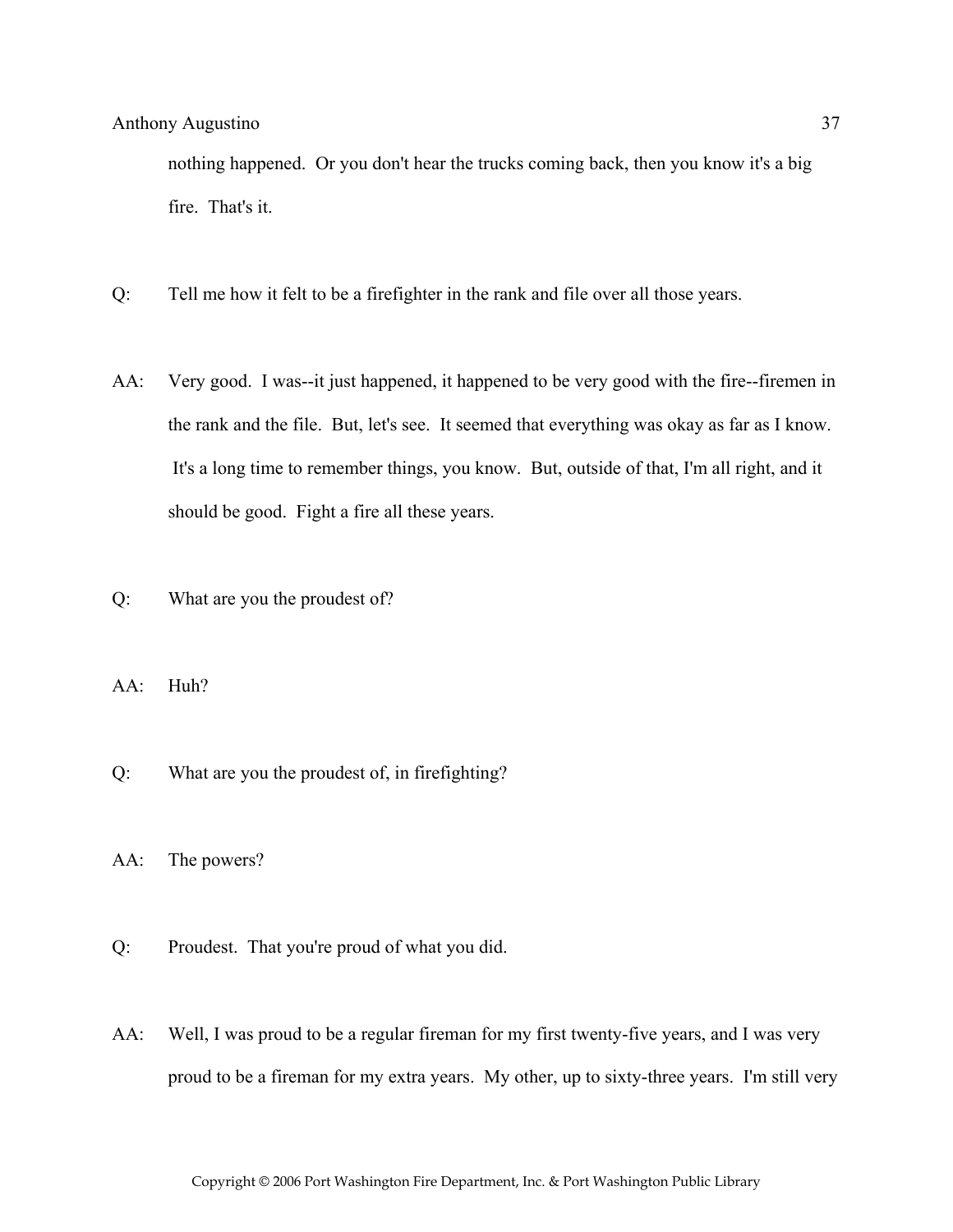proud of being a fireman right now. And, like I say, I go to all the fire activities, and I am still a good fireman, as far as I'm concerned.

- Q: And who are the Chiefs that you enjoyed working under?
- AA: There were a lot of them. There were a lot of them. Almost all of the Chiefs were very good that worked under me, who was over me. All the Chiefs were very good.
- Q: Can you remember your very first Chief?
- AA: Oh, I think it was Lawrence [Geoffrey] Cole... I think it was. Yeah. That's a long time ago, too, to remember. Either him, or it was a McCarthy. Either one of those two.
- Q: Is there anything you would like to say or to add to this session that you'd like to say about the Fire Department?
- AA: I think the Fire Department is the best outfit for what they have to do and accomplish what they have to do. It's one of the best things that ever happened to me, being a fireman. Being in this Fire Department, it's one of the best. That's all I can say.
- Q: Thank you very, very much, Mr. Augustino.